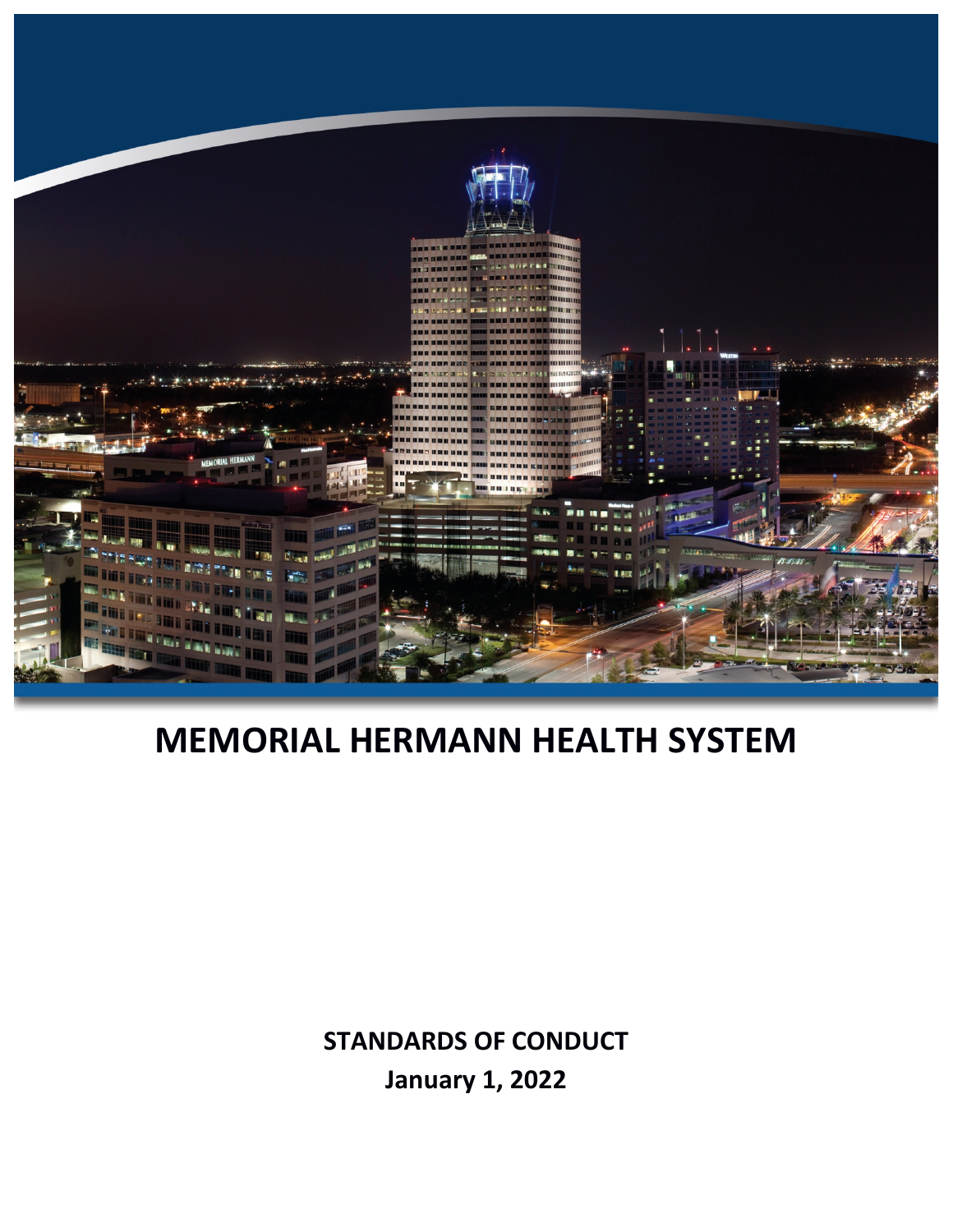Dear Colleagues,

Maintaining the highest ethical standards and caring for our community with the greatest integrity are key to Memorial Hermann's commitment to providing safe, high-quality care across Greater Houston. Our System's robust Corporate Compliance Program helps us fulfill this commitment in a complex and highlyregulated operating environment. Memorial Hermann's Standards of Conduct serve as the cornerstone of this program.

The Standards of Conduct guide our work and service to our patients and our community, while providing a framework for responding to specific situations involving our professional and organizational ethics. Please take time to familiarize yourself with the Standards of Conduct. If any part is unclear, or if you have questions or concerns about an ethical situation you are facing, you are encouraged to speak with your supervisor or a member of senior management. Alternatively, you may call the Compliance Helpline or the Chief Compliance Officer. You can find phone numbers for both on pages 24 and 25.

Together, we are committed to maintaining and honoring the trust of our community. Thank you for doing your part by adhering to our Standards of Conduct.

Sincerely,

allenderby

David L. Callender, M.D. President and CEO Memorial Hermann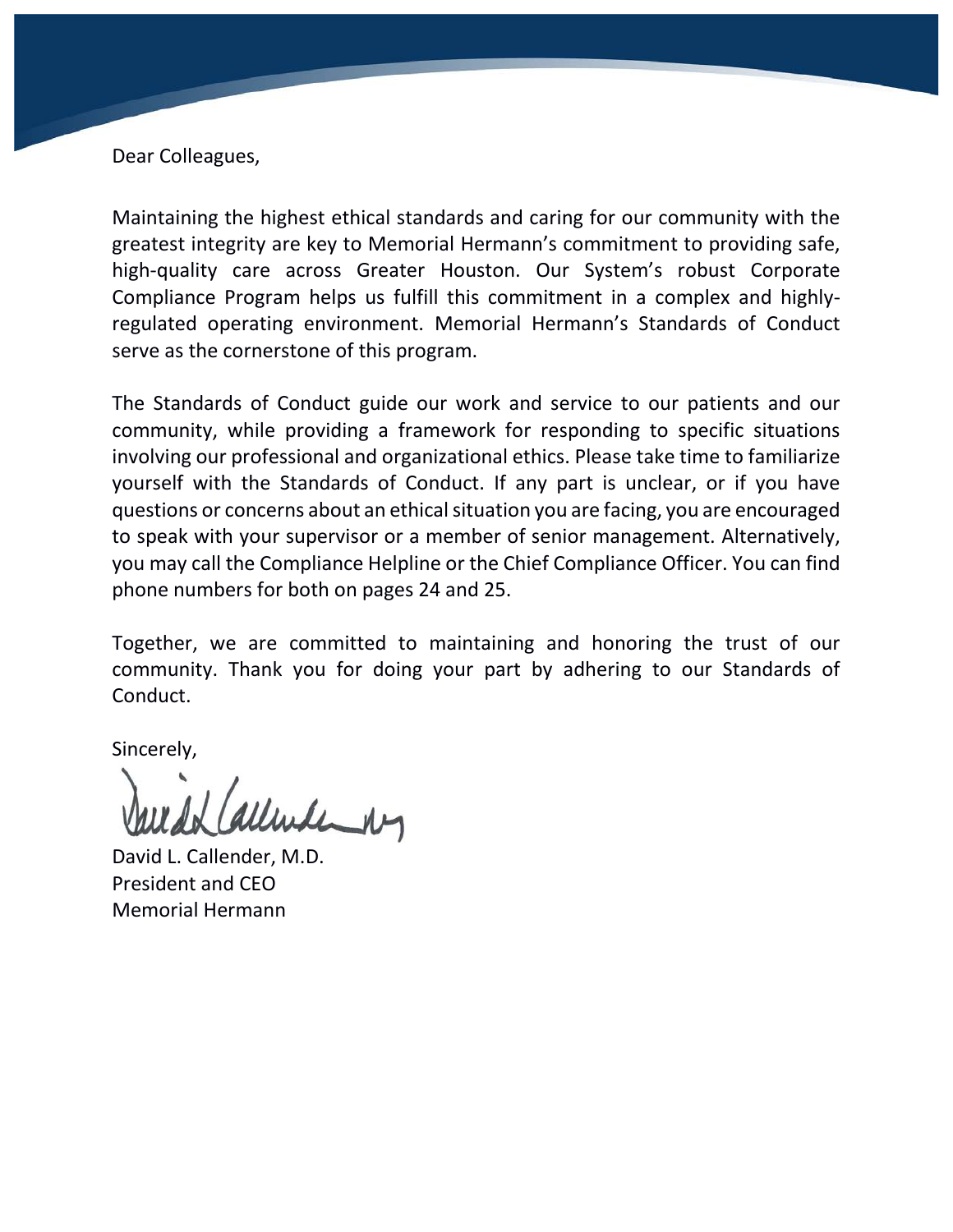### **TABLE OF CONTENTS**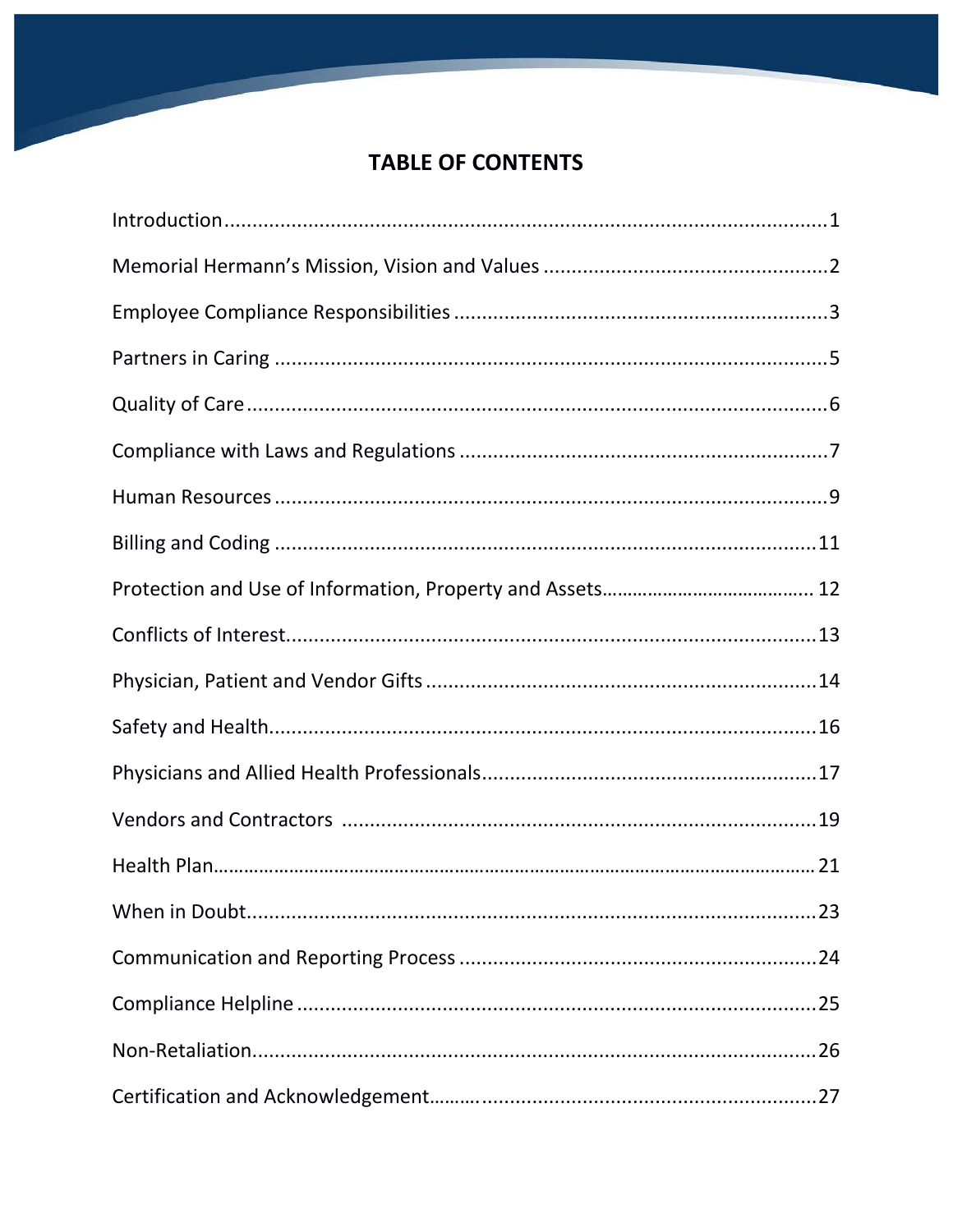#### **INTRODUCTION**

Memorial Hermann is committed to serving our patients, physicians, employees, health plan members and communities in an ethical, legal and responsible manner. We are:

- ♦ Committed to providing services in full compliance with all applicable laws, regulations and guidelines, as well as with our own policies and procedures.
- $\blacklozenge$  Particularly sensitive to the requirements applicable to federal and state healthcare programs and the submission of accurate claims.

The Standards of Conduct are designed to provide general guidance on various topics and help ensure Memorial Hermann's ethics and compliance goals are met within the context of a highly regulated business environment. Individuals should refer to Memorial Hermann's policies and procedures for additional and more detailed guidance on the topics addressed in the Standards of Conduct.

The Standards of Conduct, as well as all applicable statutes, regulations, guidelines and Memorial Hermann policies and procedures, must be observed by everyone (including employees, medical staff, vendors, contractors, suppliers, volunteers, consultants and agents). Failure to comply with the Standards of Conduct can result in serious damage to Memorial Hermann's standing in the community, government enforcement action against the organization and individuals, and disciplinary action for individuals. No one, regardless of position, will be allowed to compromise adherence to the Standards of Conduct.

Supervisors are obligated to be available and responsive when questions arise about the Standards of Conduct. Questions about adhering to the Standards of Conduct or any Memorial Hermann policy or practice should first be directed to your supervisor. If your supervisor is unable to resolve the matter, questions or concerns should be elevated to higher levels of management, Human Resources, the Compliance Helpline or the Chief Compliance Officer.

The Standards of Conduct are a "living document," which are updated periodically to respond to changing conditions. Memorial Hermann reserves the right to modify or amend the Standards at any time and without advance notice.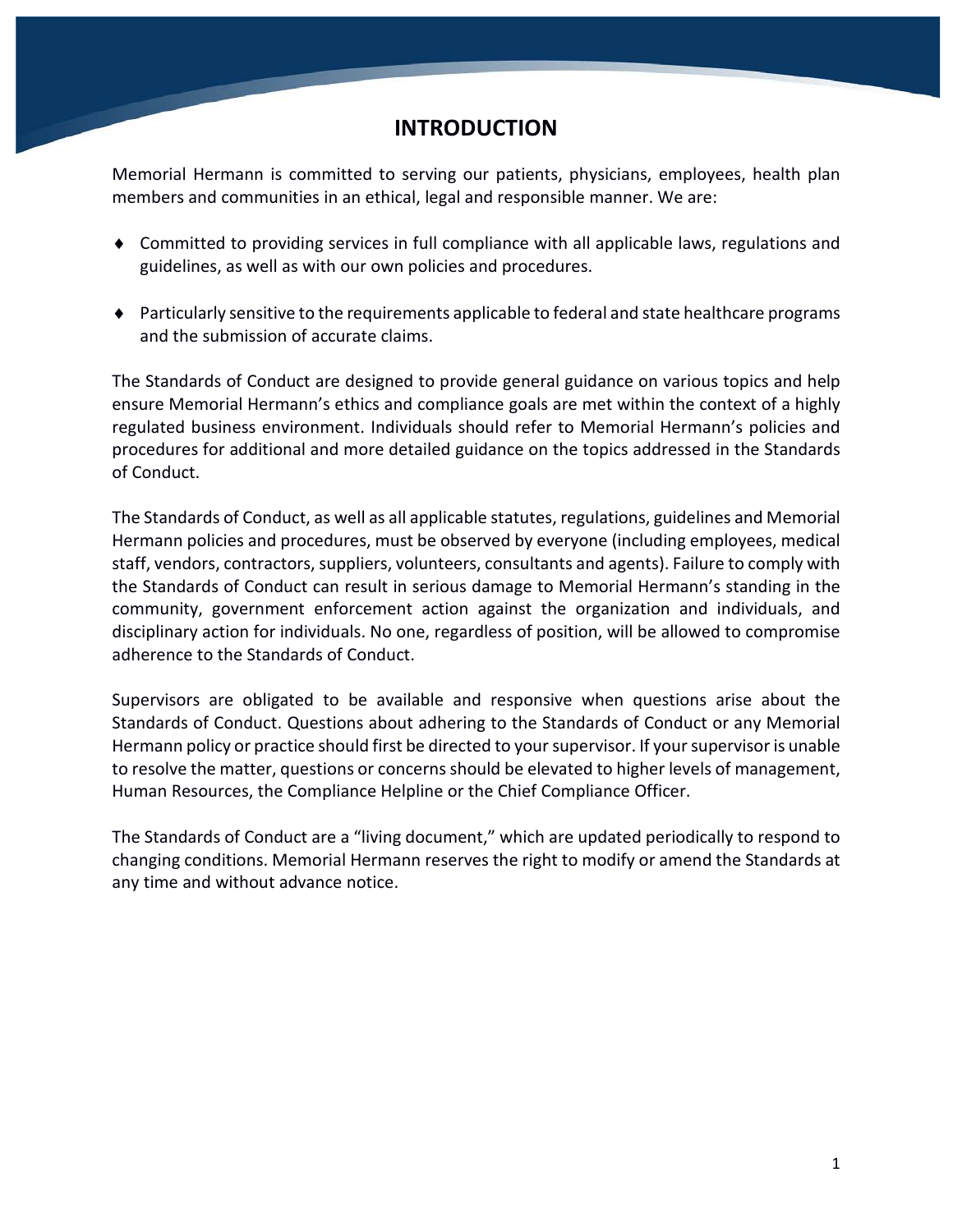#### **MISSION**

Memorial Hermann Health System is a non-profit, values-driven, community-owned health system dedicated to improving health.

#### **VISION**

To create healthier communities, now and for generations to come.

#### **VALUES**

- ♦ **Community:** We value diversity and inclusion and commit to being the best healthcare provider, employer and partner.
- ♦ **Compassion:** We understand our privileged role in people's lives and care for everyone with kindness and respect.
- ♦ **Courage:** We act bravely to innovate and achieve world-class experiences and outcomes for patients, consumers, partners and the community.
- ♦ **Credibility:** We conduct ourselves and our business responsibly and prioritize safety, quality and service when making decisions.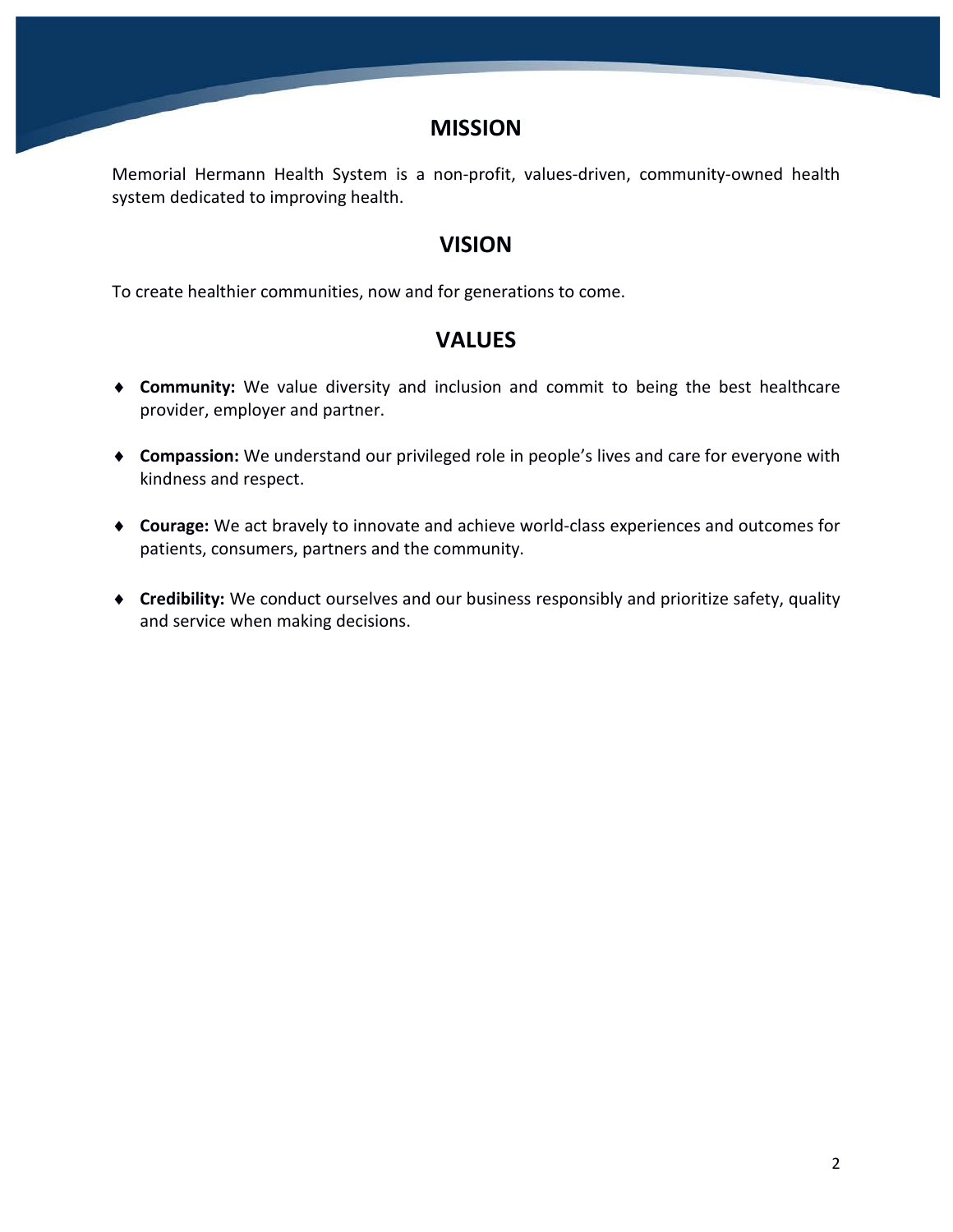### **EMPLOYEE COMPLIANCE RESPONSIBILITIES**

The success of Memorial Hermann's commitment to compliance relies on the support of all employees. Key employee and management responsibilities related to Memorial Hermann's culture of compliance, ethics and accountability include but are not limited to the following:

Employees: Memorial Hermann employees play a key role in assuring compliance. The following responsibilities apply to all employees:

- ♦ Familiarize yourself with and follow all federal, state and local laws, regulations, and Memorial Hermann policies and procedures that relate to your role.
- ♦ Promptly report all instances of suspected noncompliance using the Memorial Hermann Reporting Process.
	- o No disciplinary action or retaliation will be taken against you for reporting a compliance issue in good faith, meaning you believe the information you are reporting is true.
	- $\circ$  If you do not report a violation, you may be subject to disciplinary action even if you were not directly involved.
- ♦ Complete required compliance training in a timely manner.
- ♦ Cooperate with investigations of potential compliance concerns.

Management: Management has the following additional compliance responsibilities:

- ♦ Demonstrate and promote a commitment to ethical and legal behavior that is consistent with Memorial Hermann's mission and values.
- ♦ Take steps to proactively prevent compliance problems, such as establishing safeguards to ensure compliance and monitoring your department's operations for compliance.
- ♦ Ensure that employees under your supervision:
	- o Comply with the Standards of Conduct;
	- o Know and follow all federal, state and local laws, regulations and Memorial Hermann policies within the scope of their responsibilities;
	- o Know the procedure for reporting suspected or actual violations;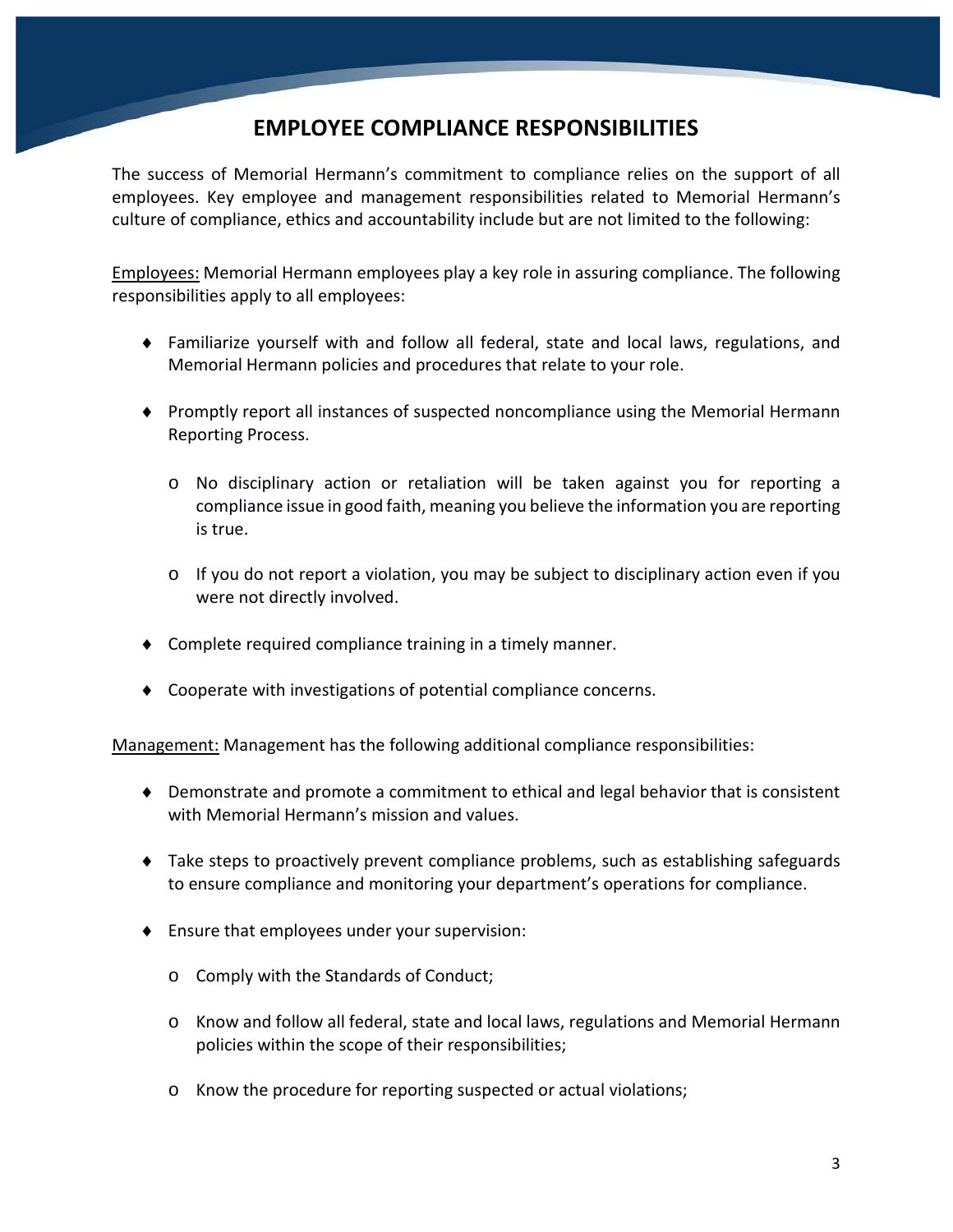- o Are encouraged to ask questions and report actual or suspected violations without fear of retaliation; and
- o Complete all required compliance training.
- ♦ If an employee comes to you with a question or concern regarding compliance with a federal, state or local law, regulation or Memorial Hermann policy, you are responsible for:
	- o Taking steps to ensure the employee does not experience retaliation;
	- o Maintaining the employee's confidentiality to the extent practical;
	- o Collecting accurate information regarding the employee's report;
	- o Pursuing the right process to facilitate appropriate investigation of reports of violations or suspected violations; and
	- o Informing the employee that you have followed through on his or her report.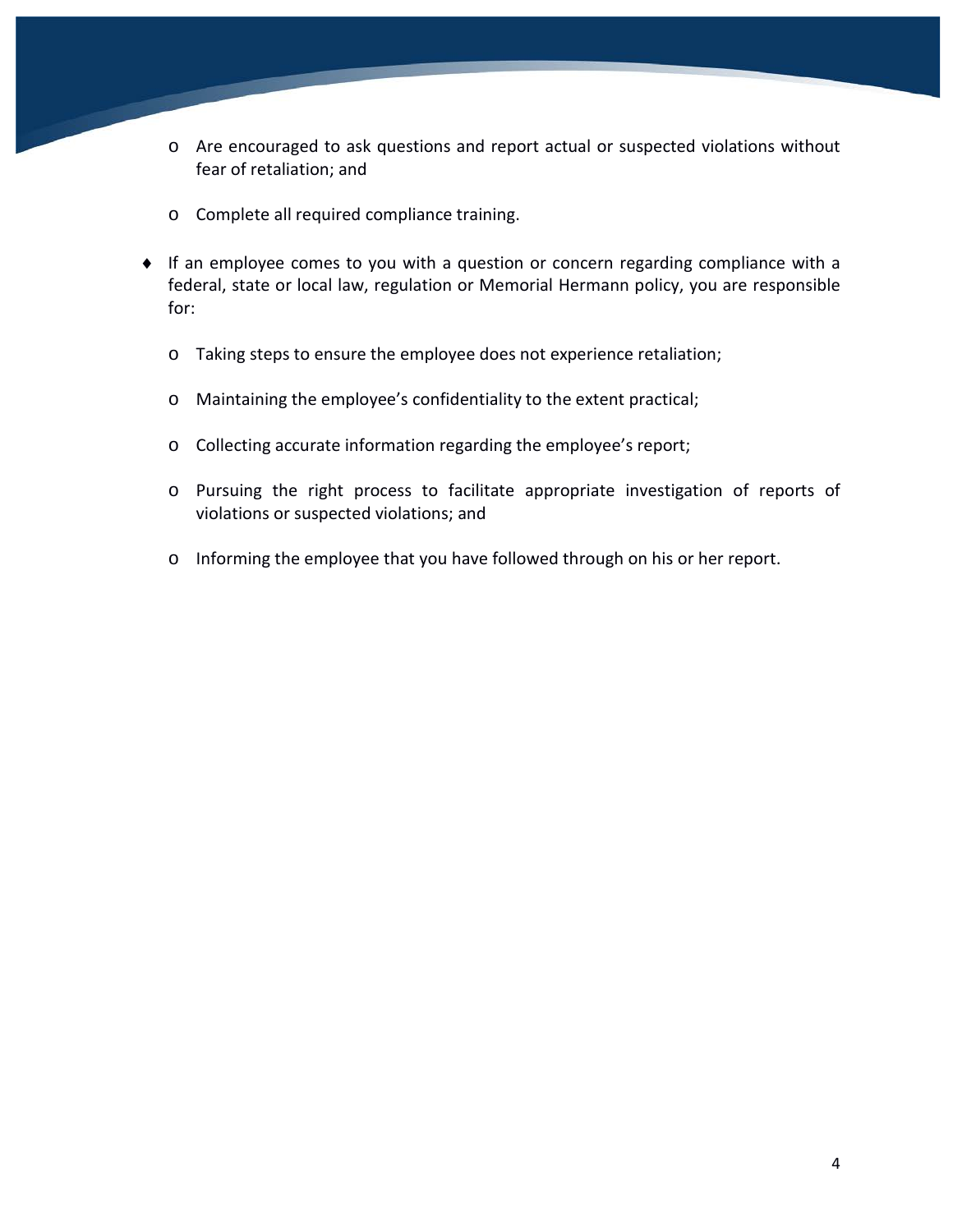#### **PARTNERS IN CARING**

Partners in Caring (PIC) is a grass roots process driven by employees from across Memorial Hermann, providing a source of creativity, comfort, support and enthusiasm for our patients, families, physicians and employees. As a process, PIC continuously looks for ways to support the vision of our System as we focus on the needs of our employees. PIC serves as a source of energy directed at connecting, inspiring and engaging employees to achieve our vision and deliver on our commitment to advance the health of those we serve.

Core to this process is the philosophy and expectation that all employees will treat everyone with dignity and respect while living and delivering the Memorial Hermann culture. PIC reinforces and celebrates the Memorial Hermann culture on a local level. The success of this process lies in the expectation that all employees will commit to the PIC process and actively demonstrate it at work each day.

PIC contributes its support to Memorial Hermann's strategies and values. PIC works to achieve this goal by promoting exceptional patient care experiences and a high reliability culture, embracing safety, creating a community of valued employees and recognizing physicians who demonstrate commitment to our mission, vision, values, and service standards.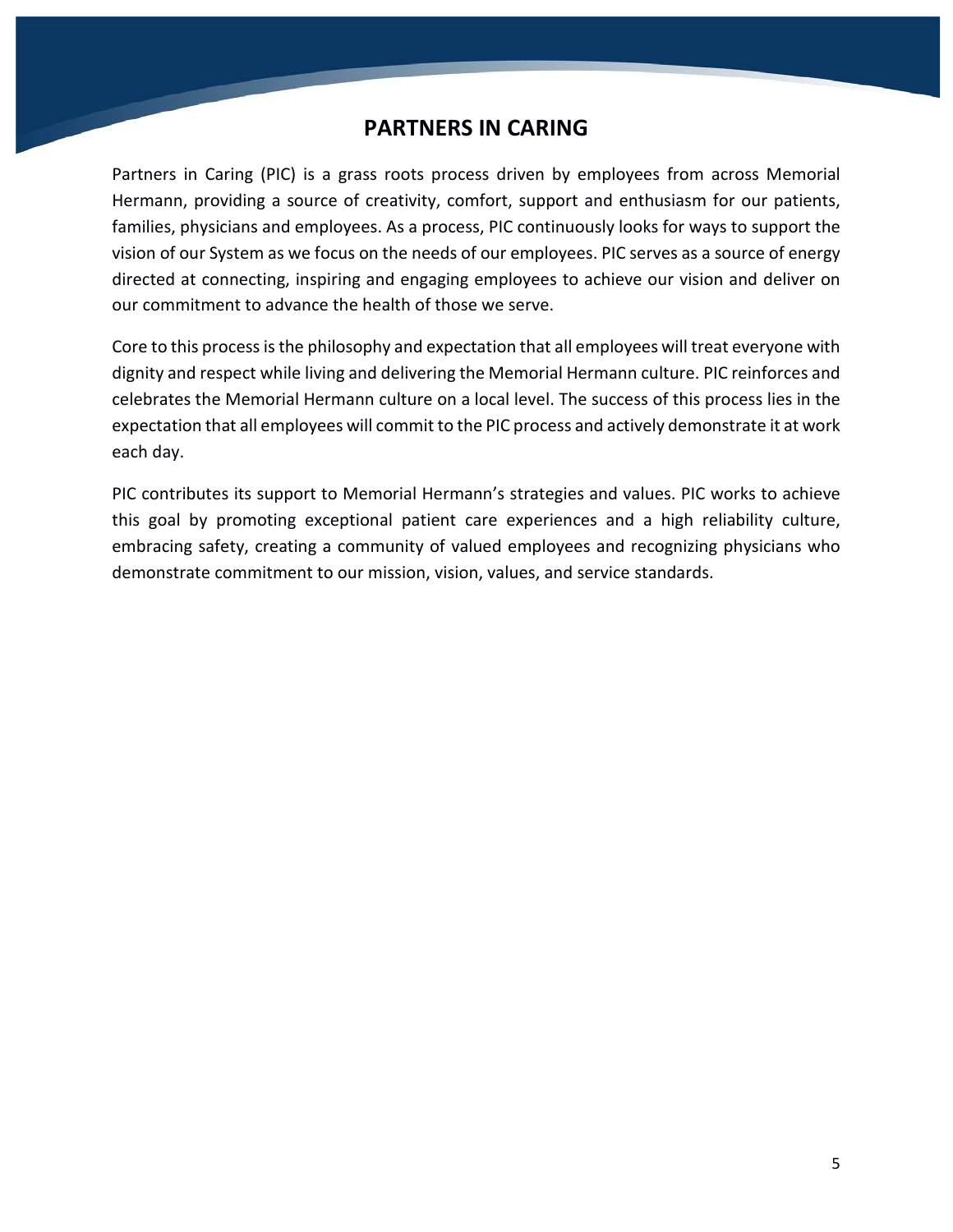### **QUALITY OF CARE**

**STANDARD OF CONDUCT:** We are committed to providing quality care and services. Our first responsibility is to the patients we serve and their families.

- ♦ We have a responsibility at every level of the organization to maintain integrity and quality in our job performance.
- $\blacklozenge$  We have a responsibility to address any deficiency or error by reporting it to a supervisor who can assess the problem, take appropriate action and follow the problem to resolution. Knowledge of safety or quality of care concerns are expected to be immediately reported internally to a charge nurse, manager or director of the unit/facility in which the issue has occurred and documented in the VRS (Variance Reporting System). If they are not available, hospital/facility administration should be notified. Additionally, if the employee still has concerns, they may contact the Quality Department, Compliance Helpline and/or The Joint Commission. There will be no retaliation or disciplinary action taken against anyone who reports a concern in good faith.
- ♦ We will encourage employees, medical staff, contractors and vendors to continually evaluate existing methods of delivering services and report any suggestion to their unit/facility or hospital management.
- ♦ We will respect the human dignity of each patient by responding to all patient questions, concerns and needs in a timely and sensitive manner.
- ♦ We will continually monitor and evaluate the delivery of care and related services to assure that appropriate standards of practice are met.
- ♦ We will ensure that patient admissions, transfers and discharges are medically appropriate and in accordance with legal requirements.
- ♦ We will employ appropriately licensed and properly credentialed healthcare providers possessing the required expertise and experience to care for our patients.
- ♦ We will not discriminate against any patient based on age, race, ethnicity, religion, culture, language, physical or mental disability, socioeconomic status, sex, sexual orientation, or gender identity or expression.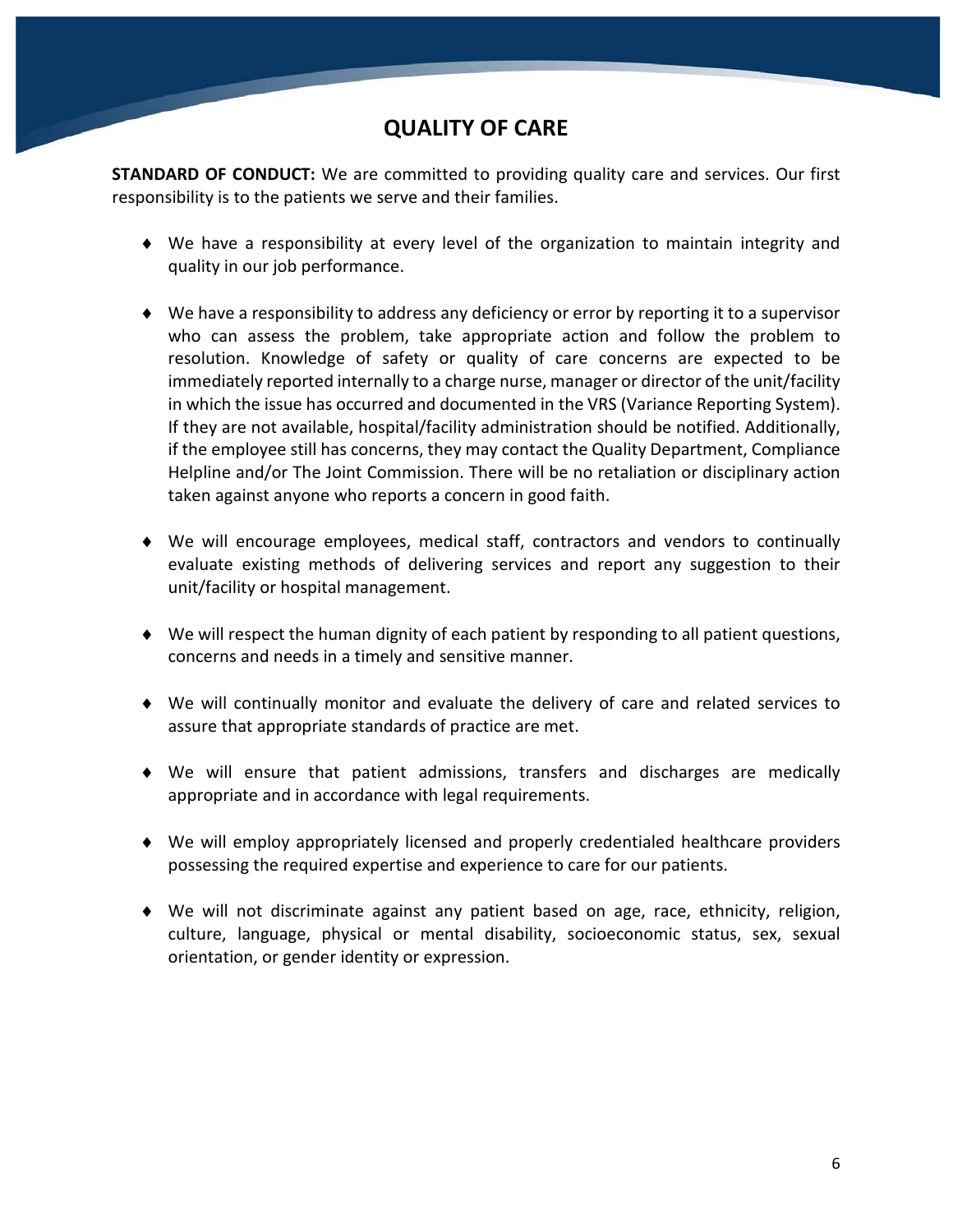## **COMPLIANCE WITH LAWS AND REGULATIONS**

**STANDARD OF CONDUCT:** We are committed to ethical conduct and professional integrity. We will provide patient care and conduct business in compliance with all applicable laws, regulations and policies. We will:

- ♦ Promptly report any potential violation of law, regulation or policy to management, the Compliance Helpline or the Chief Compliance Officer. Retaliation, harassment or any other negative actions taken against a person who in good faith reports a suspected violation is not permitted.
- ♦ Comply with all requirements of the federal and state false claims laws (including the False Claims Act and the Texas Medicaid Fraud Prevention Act) and the role of such laws in preventing, detecting, reporting and correcting incidents of fraud, waste and abuse in government healthcare programs.
- ♦ Not provide, solicit or receive kickbacks, bribes, rebates, gifts, entertainment or anything else of value in order to influence the referral of patients or services.
- ♦ Ensure all agreements with individuals or organizations that may be possible referral sources are in writing and approved in advance by appropriate management and legal counsel.
- ♦ Bill payors and patients in compliance with all applicable laws, regulations and policies.
- ♦ Process all claims in a timely manner in accordance with provider contracts and Centers for Medicare & Medicaid Services (CMS) guidelines.
- ♦ Compete in the market solely on the merit of our services. Marketing information, both oral and written, provided to patients and others will be clear, correct and non-deceptive.
- ♦ Maintain complete and accurate patient medical records and keep all such information confidential.
- ♦ Not employ, contract with or bill for services rendered by an individual or entity that is excluded or ineligible to participate in government healthcare programs. Memorial Hermann routinely reviews the federal and state Office of Inspector General and the General Services Administration's lists for excluded and ineligible persons. Employees have an affirmative duty as a condition of employment to immediately report to the Corporate Compliance Department any potential adverse action taken by an authorized regulatory agency, including those responsible for federal healthcare programs and the General Services Administration.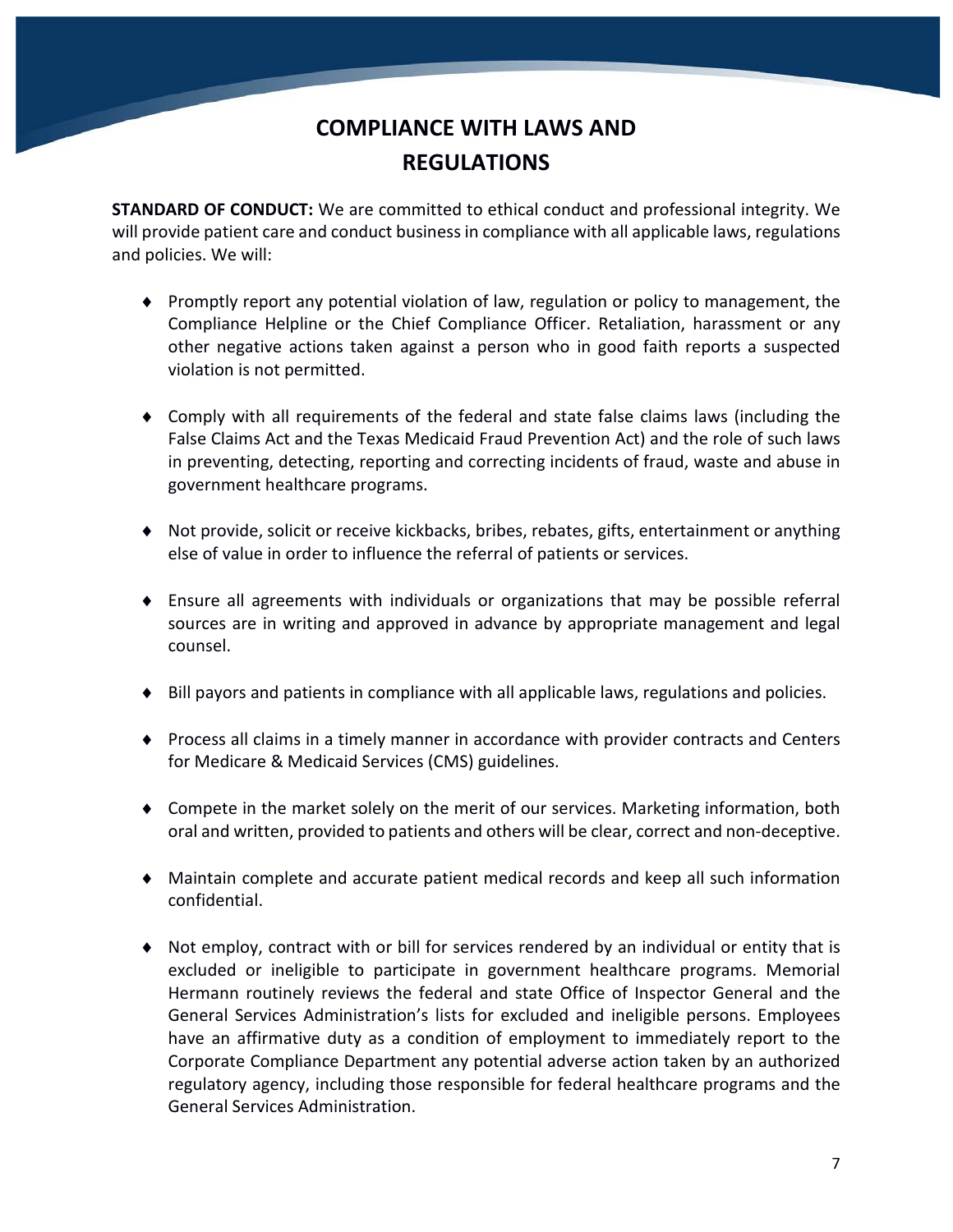- ♦ Ensure employees who are providers of professional healthcare services are properly licensed and trained prior to providing patient care.
- ♦ Ensure all drugs or other controlled substances are maintained, dispensed, transported, and disposed of in compliance with all applicable laws and regulations.
- ♦ Comply with all requirements of the Emergency Medical Treatment and Active Labor Act (EMTALA), including providing a medical screening examination to all who seek emergency treatment.
- ♦ Conduct research investigations and clinical trials in compliance with federal and state laws and regulations, and in accordance with accepted professional and ethical standards.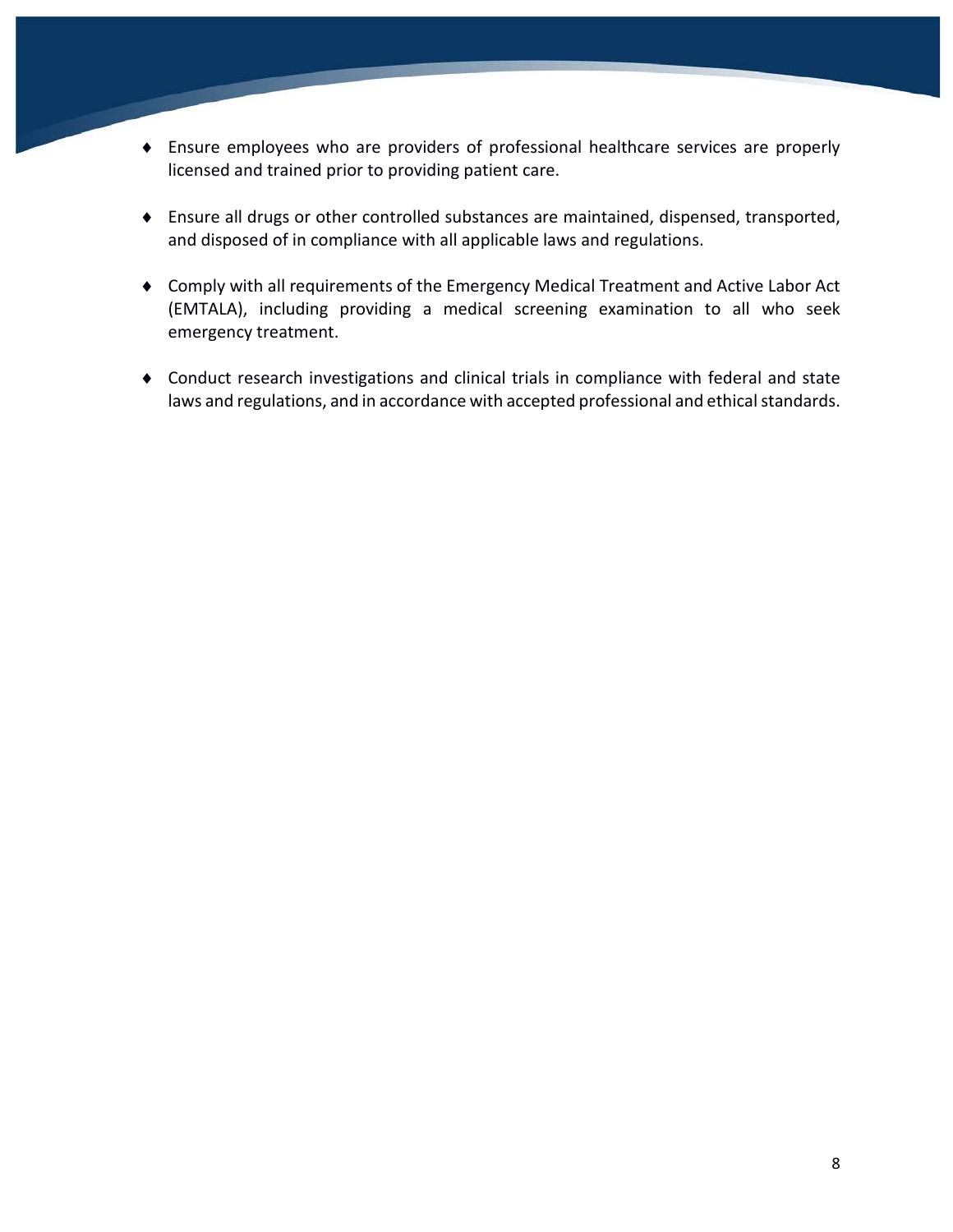#### **HUMAN RESOURCES**

**STANDARD OF CONDUCT:** We recognize the important role our employees play in ensuring our ability to deliver on our mission. We are committed to creating a workplace where employees are treated with dignity, respect and fairness. We will:

- ♦ Provide a work environment for all employees free from harassment and discrimination, in accordance with the Memorial Hermann Harassment-Free Workplace Policy. Memorial Hermann prohibits all forms of unlawful harassment, including harassment based on race, color, religion, age, national origin, sex (including sexual orientation and gender identity), pregnancy, disability, genetic information, U.S. military service or any other characteristic protected by law.
	- o Harassment is verbal or physical conduct that denigrates or shows hostility or aversion toward an individual based on race, color, religion, age, national origin, sex (including sexual orientation and gender identity), pregnancy, disability, genetic information, U.S. military service or any other characteristic protected by law, and that:
		- Creates an intimidating, hostile or offensive work environment;
		- Unreasonably interferes with an individual's work performance; or
		- Otherwise adversely affects an individual's employment opportunities.
	- o Harassing conduct includes, but is not limited to:
		- **Epithets, slurs or negative stereotyping.**
		- **Threatening, intimidating or hostile acts.**
		- Denigrating or insulting jokes and display or circulation of written or graphic material.
	- o Sexual harassment occurs when:
		- Submission to conduct such as unwelcome sexual advances, requests for sexual favors, or other verbal or physical conduct of a sexual nature is made either explicitly or implicitly a term or condition of employment;
		- Submission to or rejection of such conduct by an individual is used as the basis for employment decisions affecting the individual; or
		- Such conduct has the purpose or effect of unreasonably interfering with an individual's work performance or creating an intimidating, hostile or offensive work environment.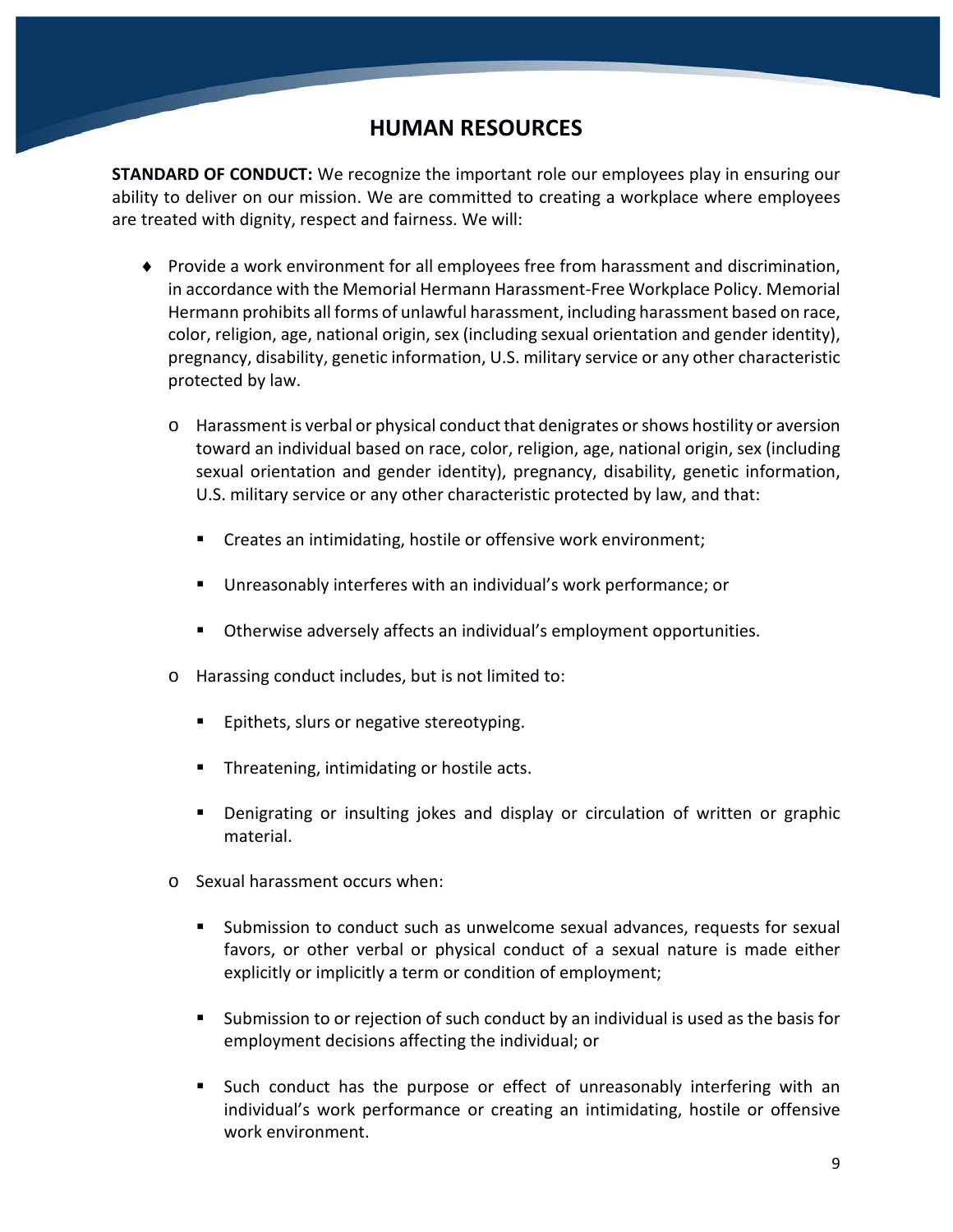- o Sexual harassing conduct includes, but is not limited to:
	- Sexual flirtations, touching, advances or propositions.
	- Using sexually degrading words to describe an individual.
	- Making graphic or suggestive comments about an individual's dress or body.
	- Displaying sexually suggestive objects or pictures, including nude photographs.
- ♦ Review and evaluate each employee's performance periodically in an objective and consistent manner.
- ♦ Ensure that our employees are employed, trained, promoted and compensated on the basis of personal competence and potential for advancement.
- ♦ Provide reasonable training opportunities to assist employees to build and maintain professional skills.
- ♦ Continually build confidence and professionalism in every employee.
- ♦ Maintain open lines of communication so that the views of each employee may be considered and their opinions given proper respect.
- ♦ Show respect and consideration for one another, regardless of status or position.
- ♦ Maintain personal employee information with appropriate confidentiality.
- ♦ Apply the Standards of Conduct and policies equally to all employees regardless of position in the workplace.
- ♦ Encourage each employee to continually evaluate existing methods of delivering services in order to discover more effective ways of allocating resources for patient care and support services.
- ♦ Ensure that all employees in positions that require licensure/certification are properly licensed/certified by the appropriate federal, state, local or professional agencies.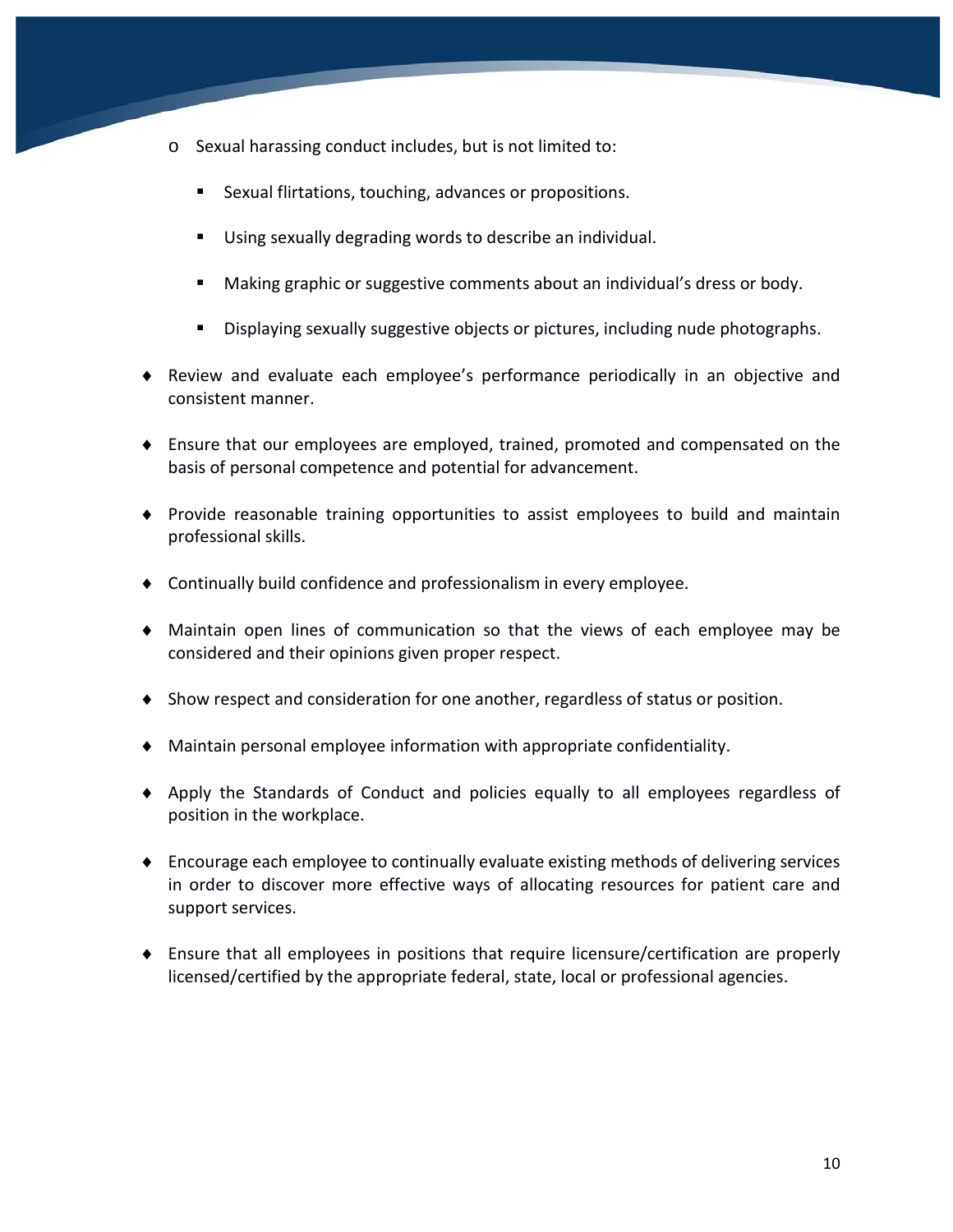#### **BILLING AND CODING**

**STANDARD OF CONDUCT:** We are committed to fair and accurate billing that is in accordance with all federal and state laws and regulations. We will:

- ♦ Bill only for services that are medically necessary, actually provided and documented in the patient's medical record.
- ♦ Bill only for healthcare services and items that have been provided by qualified individuals in accordance with state or federal laws, and applicable licensing, privileging and credentialing standards.
- ♦ Only assign diagnostic, procedural and billing codes that accurately reflect the nature and quantity of services that were provided and documented in the patient's medical record.
- ♦ Submit all claims for services to Medicare, Medicaid and other federally funded or private payor healthcare programs with accuracy and correctly identify the services ordered.
- ♦ Not knowingly submit an incorrect claim for payment or reimbursement.
- ♦ Periodically review coding practices and policies, including software edits, to ensure they are consistent with all applicable federal, state and private payor healthcare program requirements.
- ♦ Regularly review our records for patient credit balances and promptly refund any overpayments.
- ♦ Return any overpayments received from governmental healthcare programs (such as Medicare or Medicaid) within 60 days of identification.
- ♦ Not routinely waive insurance co-payments or deductibles.
- ♦ Maintain all records in a secure location for the period of time required by law. The premature destruction or alteration of any document in response to, or in anticipation of, a request for those documents by any government agency or court is strictly prohibited.
- ♦ Respond in a direct, timely and honest manner to all questions and complaints related to a patient's bill.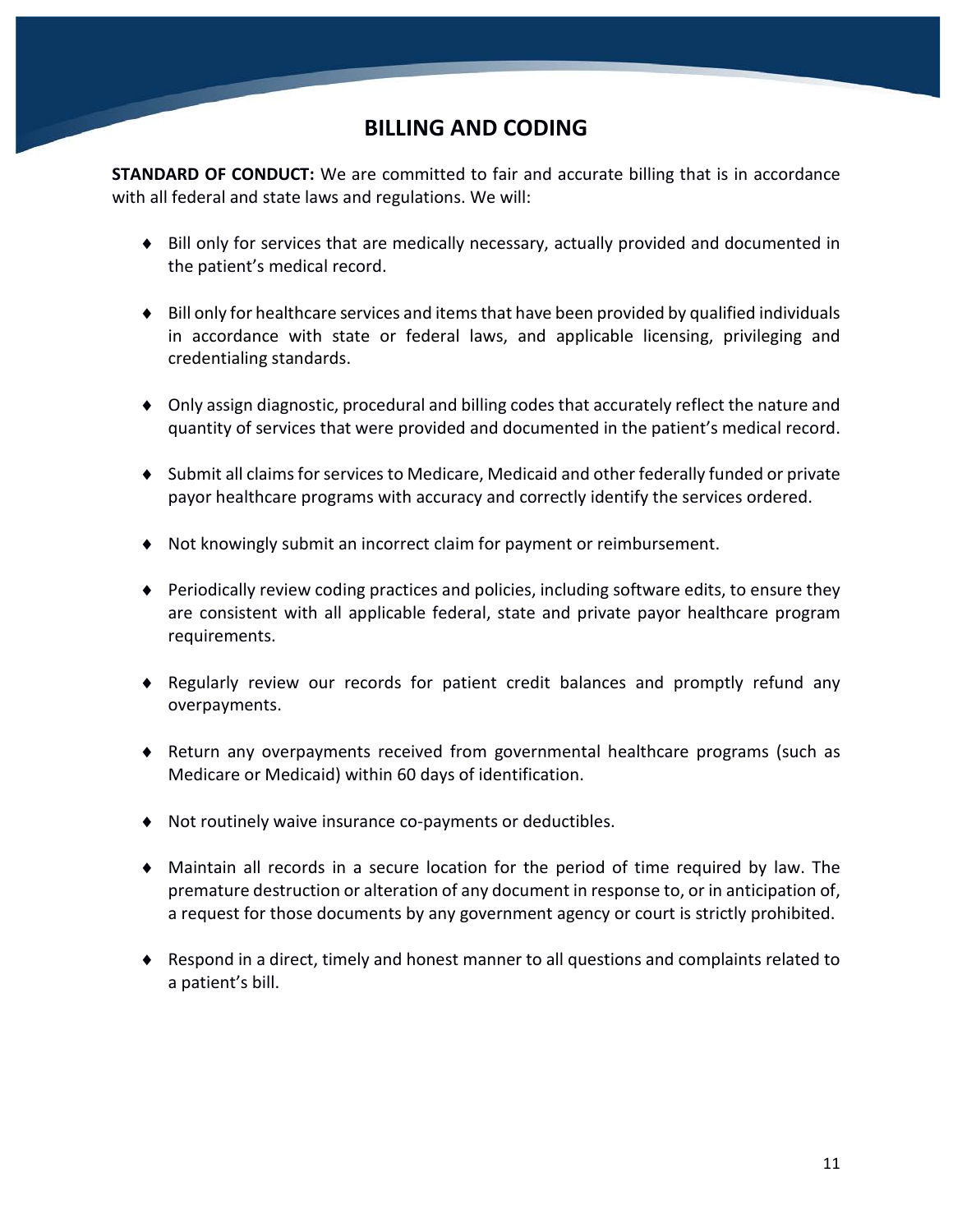# **PROTECTION AND USE OF INFORMATION, PROPERTY AND ASSETS**

**STANDARD OF CONDUCT:** We are committed to protecting Memorial Hermann property and information against loss, theft, destruction and misuse. We will:

- ♦ Honor the privacy of patients and not reveal or discuss patient-related information except with healthcare personnel involved in their care, and with payors and others duly authorized to review patient information.
- ♦ Release patient records only in accordance with Memorial Hermann policies.
- ♦ Maintain the confidentiality of quality assurance, peer review and healthcare services review information in accordance with laws and regulations.
- ♦ Correctly use and care for all property and equipment entrusted to us.
- ♦ Protect confidential corporate information and not use or reveal such information except in the proper performance of duties.
- ♦ Maintain and keep all supplies secure, and promptly report the theft, loss or unauthorized disclosure of restricted information.
- ♦ Dispose of all surplus or obsolete property and equipment according to established procedures.
- ♦ Not permit the creation of unauthorized copies of computer software licensed to Memorial Hermann or use personal software on Memorial Hermann computer equipment.
- ♦ Not knowingly communicate or transfer any information or documents to any unauthorized persons.
- ♦ Not use computers, e-mail, facsimile machines or other technology to communicate privileged and confidential information to unauthorized recipients or to personal external email accounts. Further, the use of technology to send offensive, discriminatory or harassing messages is prohibited.
- ♦ Retain records in accordance with Memorial Hermann policies.
- ♦ Not uninstall, circumvent or otherwise interfere with security solutions deployed on computers, tablets and other devices.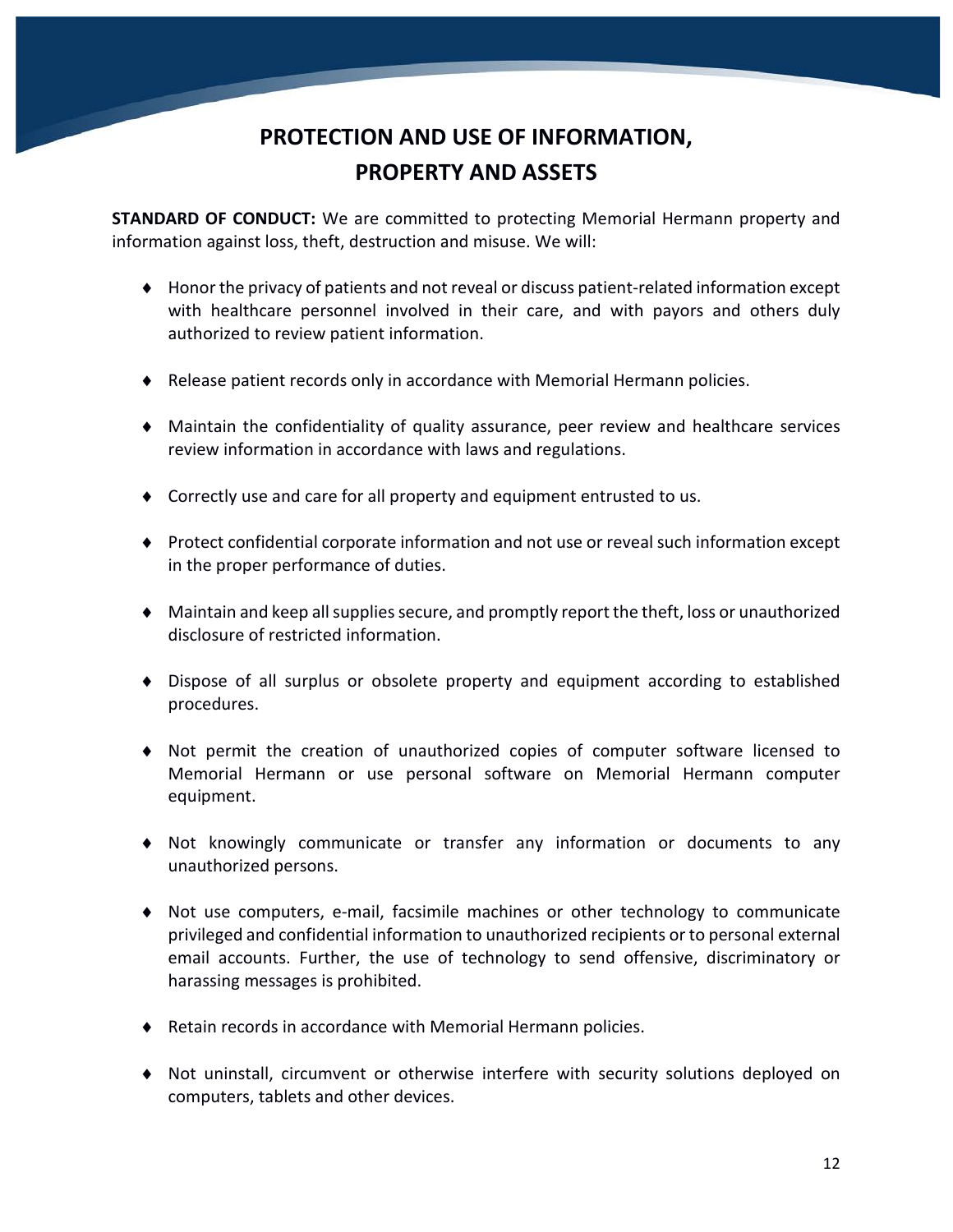### **CONFLICTS OF INTEREST**

**STANDARD OF CONDUCT:** We are committed to acting in good faith in all aspects of our work. We will avoid situations in which personal interests, activities or relationships create or appear to create a conflict of interest. A conflict of interest may exist whenever an individual or a related party (such as a family member, friend or business associate) receives a personal benefit from any decision or action taken by the individual on behalf of Memorial Hermann. We will:

- ♦ Not offer, accept or provide gifts or favors, such as meals, transportation or entertainment that might be interpreted as an inducement.
- ♦ Maintain unbiased relationships with actual and potential vendors and contractors.
- ♦ Exercise the duties of loyalty, good faith, honesty and fair dealing in all activities and transactions related to Memorial Hermann.
- ♦ Not misuse our position with Memorial Hermann for personal gain.
- ♦ Not engage in outside business activities or relationships, such as employment, consulting arrangements, financial interests (including ownership or investment interests), contracting arrangements, appointed positions, or board or committee memberships that conflict with the interests of Memorial Hermann.
- ♦ Not use Memorial Hermann resources and property (including supplies, equipment, facilities or personnel) in conducting outside business activities.
- ♦ Not use or disclose Memorial Hermann information that is confidential, proprietary or not generally known to the public.
- ♦ Ensure that employees, physicians and vendors are not disturbed, interfered with or solicited while carrying out their job duties.
- ♦ Not engage in solicitation of patients and visitors during their stay or visit.
- ♦ Not employ a relative or have a Memorial Hermann business relationship with a relative without making it known to your supervisor.
- ♦ Not employ a person to be supervised by a family member or employ a person to supervise a family member, unless appropriate approval is obtained.
- ♦ Disclose any current or proposed relationship, transaction, arrangement or activity that represents an actual or potential conflict of interest to a supervisor, the Compliance Helpline or the Chief Compliance Officer.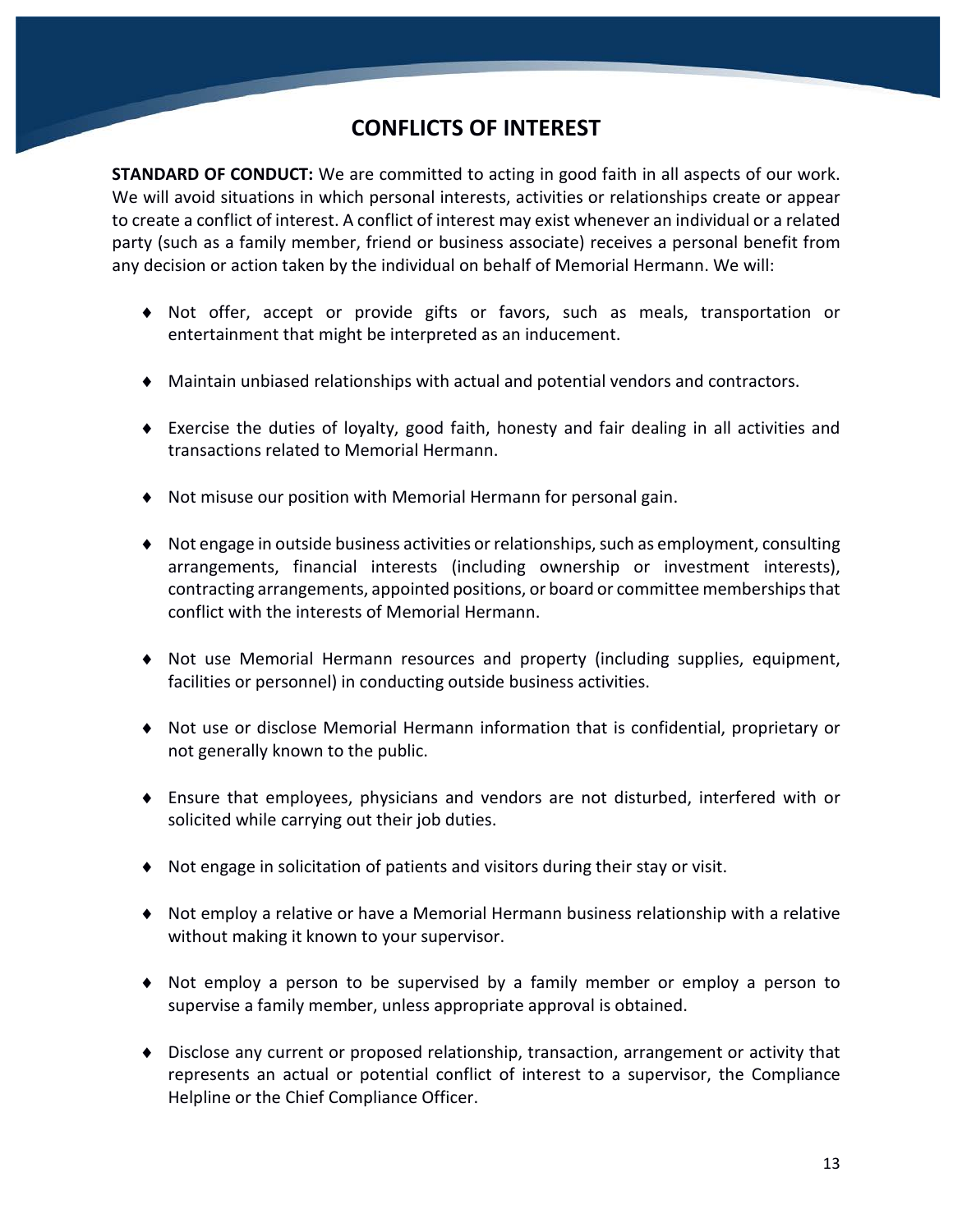### **PHYSICIAN, PATIENT AND VENDOR GIFTS**

**STANDARD OF CONDUCT:** We are committed to avoiding situations that might create an actual or potential conflict of interest by limiting the offering and acceptance of certain gifts and favors involving our physicians, patients, patients' family members and vendors. It is never appropriate to give or receive gifts or favors (such as meals or entertainment) that might be interpreted as an inducement. It is always best to seek assistance from your supervisor if you have any questions about the appropriateness of a gift or favor.

#### Physicians:

We will:

- ♦ Comply with Memorial Hermann's Gifts to Potential Referral Sources (Physicians) policy.
- ♦ Always act in accordance with the federal regulations that limit the cumulative value of gifts that can be provided to physicians in a calendar year.
- ♦ Always obtain preapproval from the hospital department or business unit responsible for tracking physician gifts prior to providing a benefit to ensure that the annual limit is not exceeded.
- ♦ Never provide cash or gift cards of any amount to physicians.
- ♦ Never provide anything of value to a physician that takes into consideration the value or volume of referrals.
- ♦ Never provide anything of value that has been solicited or requested by a physician.

#### Patients:

We will:

- ♦ Comply with the Memorial Hermann Gifts to Employees from Patients and Patients' Family Members policy.
- ♦ Never accept cash of any amount from a patient/family member.
- ♦ Never accept non-cash gifts (including gift cards) in excess of \$25 from a patient or patient's family.
- ♦ Never accept any gifts that might influence or appear to influence the provision of patient care or our duties and responsibilities to Memorial Hermann.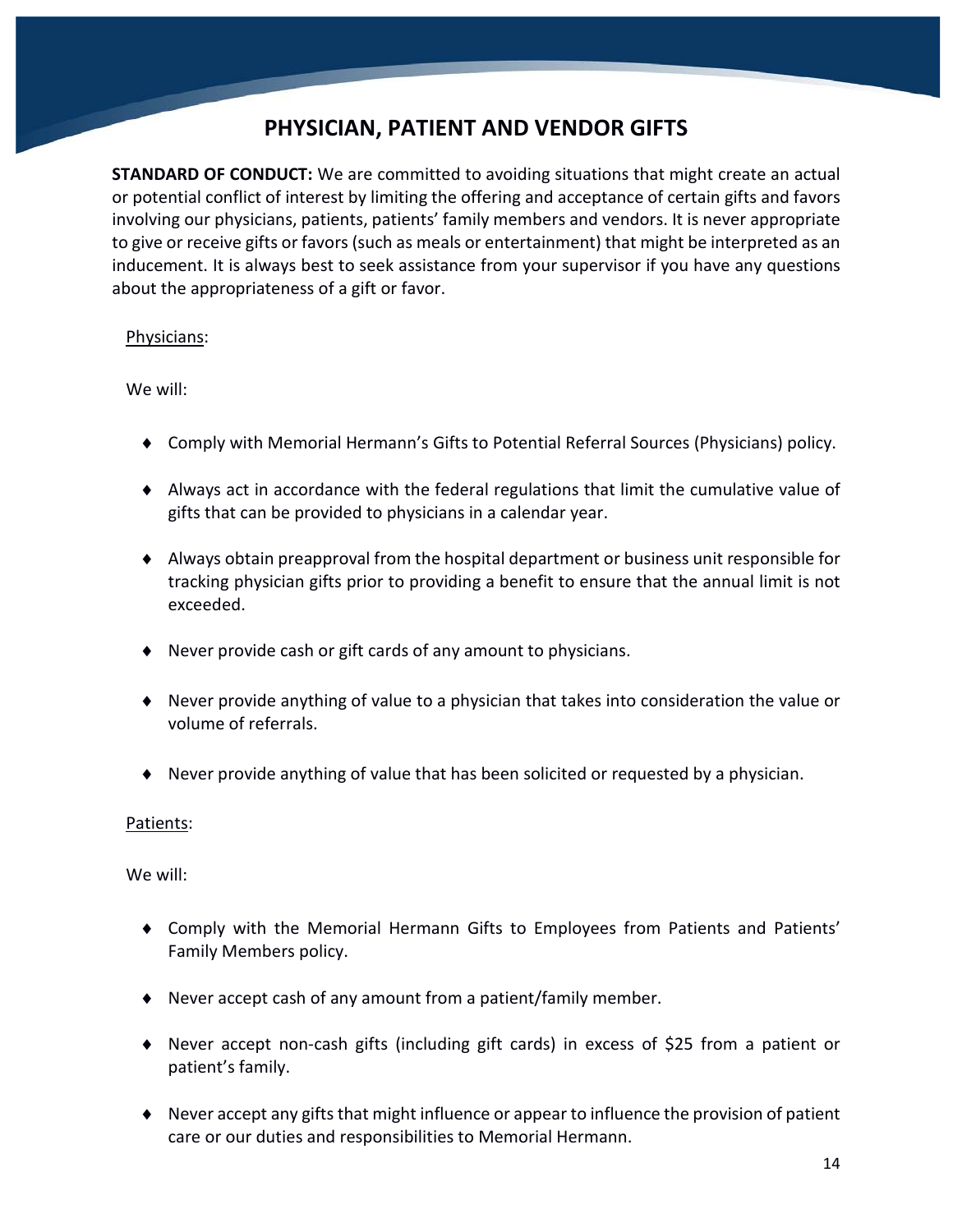- ♦ Never solicit gifts from a patient or patient's family member.
- ♦ Never provide any gifts or favors that would be likely to influence patients to seek or continue healthcare services with Memorial Hermann.

Vendors (including any individual or entity doing business or seeking to do business with Memorial Hermann and any delegates or Medicare Advantage First Tier, Downstream and Related Entities (FDRs) doing business with the Memorial Hermann Health Plan):

We will:

- ♦ Comply with the Memorial Hermann Receipt of Gifts and Favors from Vendors policy.
- ♦ Never accept cash or cash-equivalent gift cards (such as a Visa, MasterCard or American Express gift card) from a vendor or merchant-specific gift cards in excess of \$25 from a vendor.
- ♦ Never accept substantial gifts, excessive or unusual entertainment, or other favors from an individual/concern which does or is seeking to do business with Memorial Hermann or is a competitor of Memorial Hermann.
- ♦ Never offer, provide or accept a benefit or gift in exchange for referring a patient for healthcare services to a particular vendor or healthcare provider.
- ♦ Receive approval prior to accepting reimbursement for expenses related to any educational or training opportunity offered by a vendor.
- ♦ Not accept or retain honorariums (or other payments) offered by a vendor or other outside concern for participating in a speaking engagement.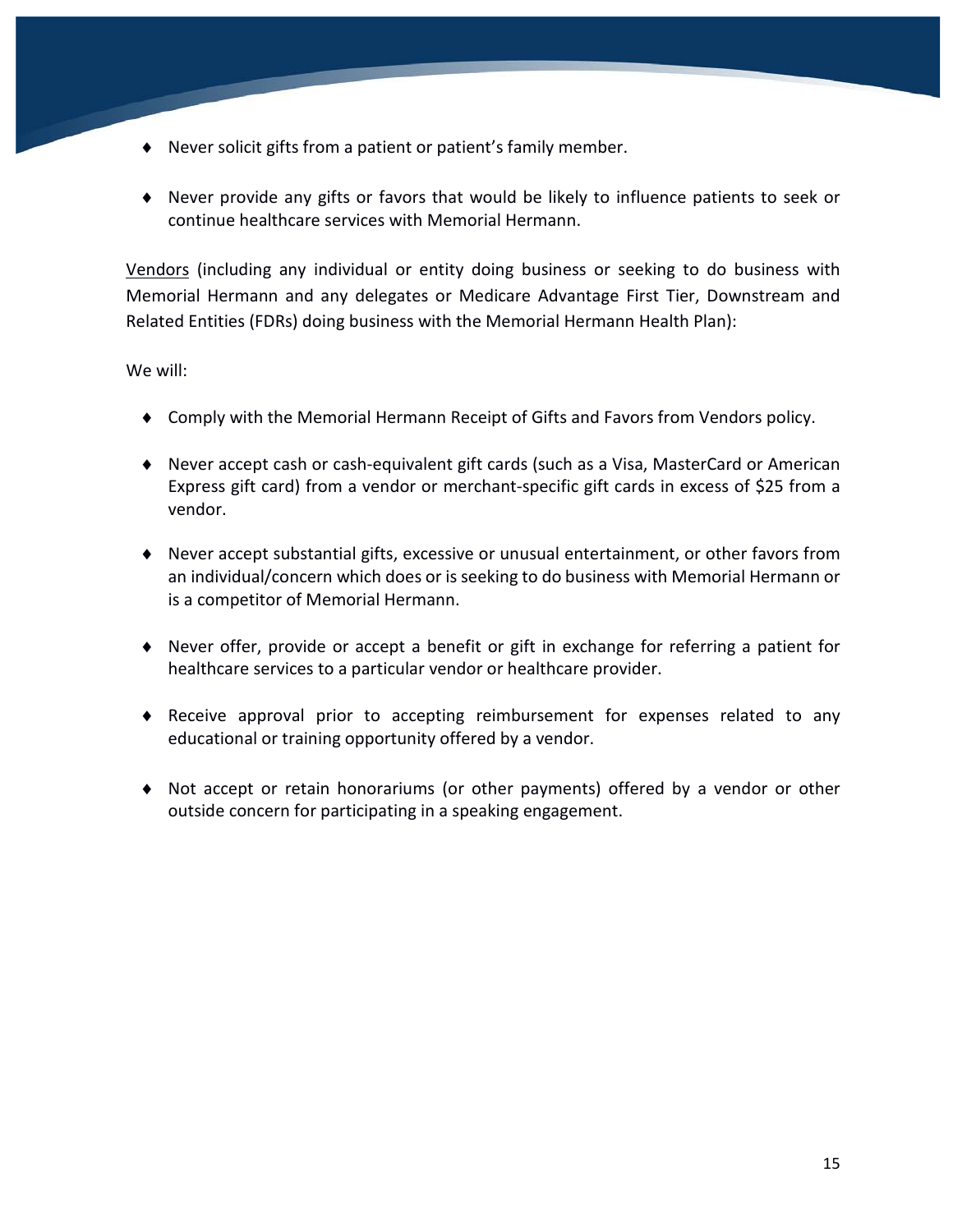#### **SAFETY AND HEALTH**

**STANDARD OF CONDUCT:** We are committed to sustaining a workplace that protects the safety and health of our patients, workforce, physicians and visitors. We will:

- ♦ Comply with all safety and health requirements whether established by management, federal, state or local laws, or accrediting organizations.
- ♦ Follow all safety and health work practices and regulations and take all reasonable precautions to sustain a safe environment for our patients, workforce, physicians and visitors.
- ♦ Promptly report any incident involving a work-related injury/illness/exposure to a supervisor, and complete an online form.
- ♦ Participate in workplace hazard identification assessments and follow safe work practices to mitigate risks to the safety and health of employees and others.
- ♦ Make supervisors responsible for inspecting the work area(s) under their control for safety and health risks, eliminating and reporting safety and halth risks, understanding safety and health procedures, and training their employees in safety and health precautions.
- ♦ Provide a workplace environment that is free from violence.
- ♦ Follow environmental regulations regarding the disposal of medical waste and hazardous material.
- $\blacklozenge$  Promptly report to a supervisor all spills or incidents involving medical waste or hazardous materials, and take appropriate action to help prevent harm.
- ♦ Safely store, secure and count all drugs and pharmaceuticals. Missing drugs will be promptly reported to supervisors.
- ♦ Participate in safety and health initiatives as observers and/or coaches to sustain a one team approach toward a safe environment.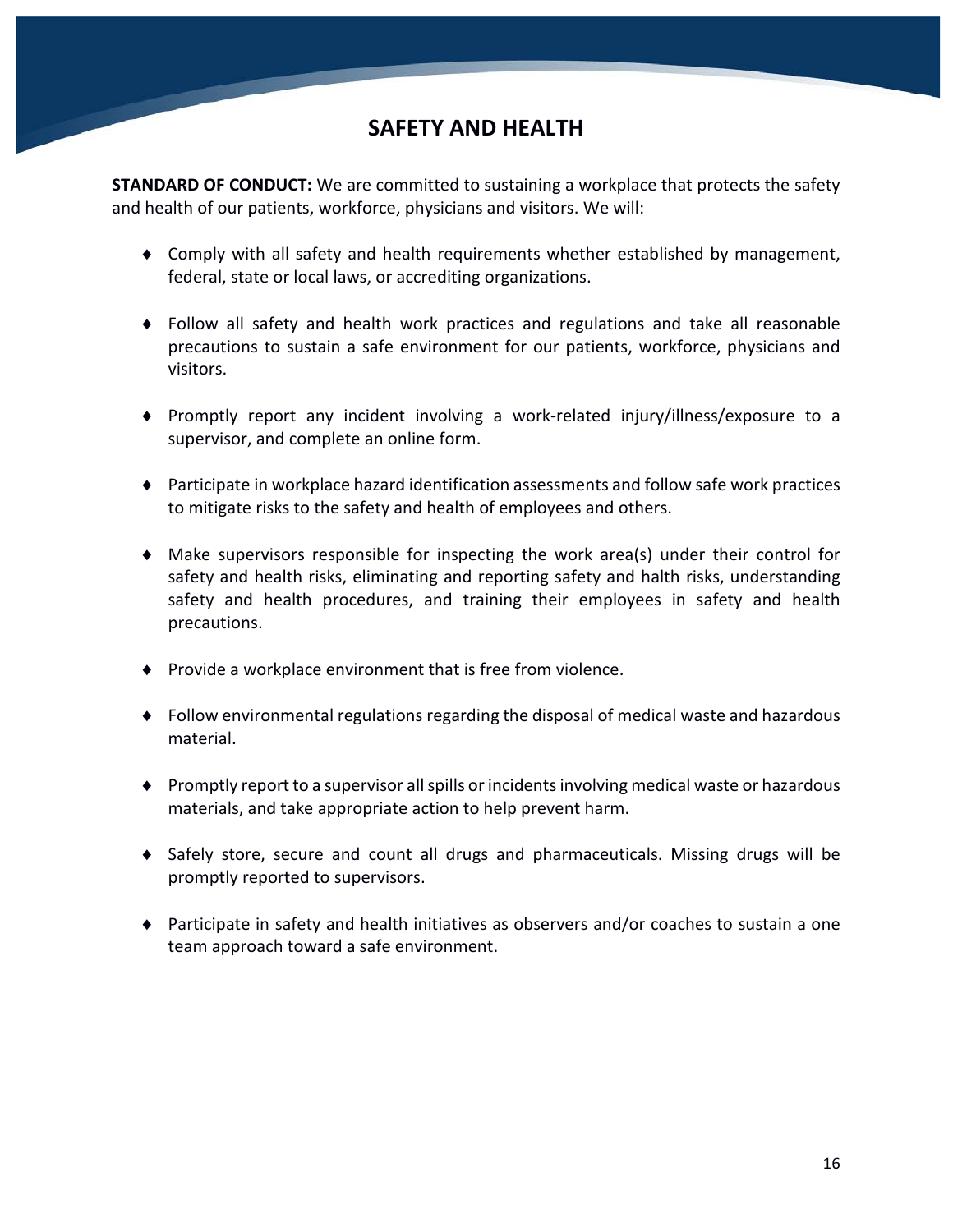# **PHYSICIANS AND ALLIED HEALTH PROFESSIONALS**

**STANDARD OF CONDUCT:** Memorial Hermann is committed to providing healthcare services in full compliance with all applicable laws, regulations and guidelines, as well as our own policies and procedures. Physicians and other allied health professionals (e.g., nurse anesthetists, nurse practitioners, physician assistants, psychologists, etc.) employed by, contracting with and/or affiliated with Memorial Hermann are expected to abide by the laws and regulations affecting the delivery of healthcare services and Memorial Hermann's ethical and compliance standards.

- ♦ Physicians and allied health professionals associated with Memorial Hermann must comply with all applicable federal and state laws and regulations, professional and accrediting standards, and Memorial Hermann policies.
- ♦ The Standards of Conduct shall be made available to all physicians and allied health professionals associated with Memorial Hermann upon application for appointment or reappointment for medical staff credentialing and privileging. By their signature, physicians and allied health professional shall acknowledge receipt of the Standards of Conduct and their responsibility to read and comply with the policies and procedures set forth in the Standards of Conduct.
- $\blacklozenge$  All physicians and allied health professionals who practice at a Memorial Hermann facility, or within the Memorial Hermann Accountable Care Organization, are responsible for understanding and complying with the requirements of the Standards of Conduct.
- ♦ Physicians and allied health professionals associated with Memorial Hermann are required to participate in compliance training and educational programs that complement the Standards of Conduct, compliance requirements, and other rules and regulations. Further, physicians and allied health professionals are encouraged to develop compliance programs in accordance with the OIG's Compliance Program Guidance for Individual and Small Group Physician Practices.
- ♦ Physicians and allied health professionals may not practice at Memorial Hermann if they have been excluded, debarred or are otherwise ineligible to participate in government healthcare programs. Memorial Hermann routinely reviews the federal and state Office of Inspector General and the General Services Administration's lists for excluded and ineligible persons. Further, physicians and allied health professionals must promptly report to Memorial Hermann any actual or potential adverse action (e.g., exclusion, debarment, suspension, etc.) taken by an authorized regulatory agency, including those responsible for federal healthcare programs.
- ♦ Memorial Hermann will promptly and thoroughly investigate alleged misconduct by physicians and allied health professionals performing services within the Memorial Hermann work environment.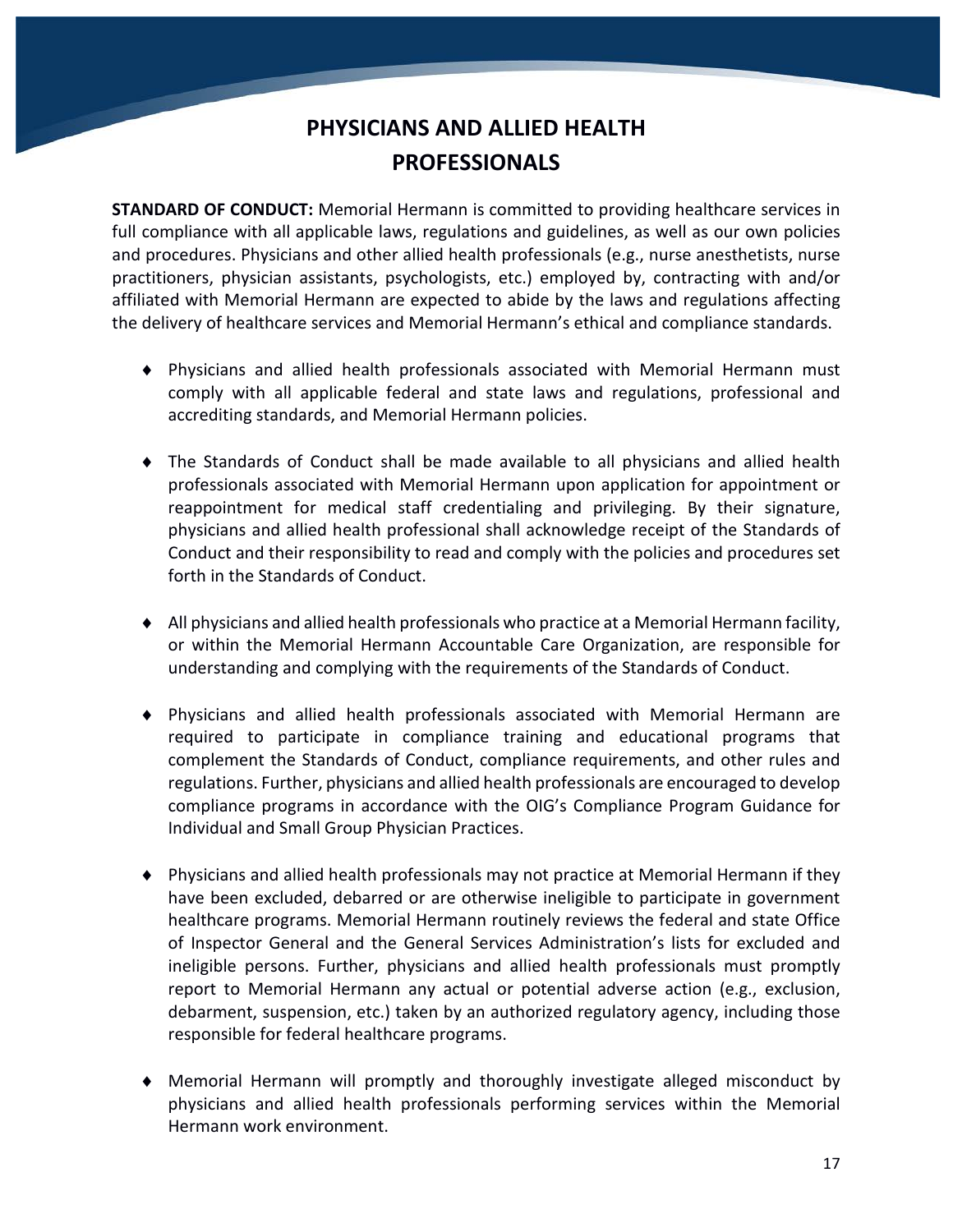♦ The Memorial Hermann Chief Compliance Officer has authority to request and review all documents and other information that are relevant to compliance activities, including those concerning physicians and allied health professionals.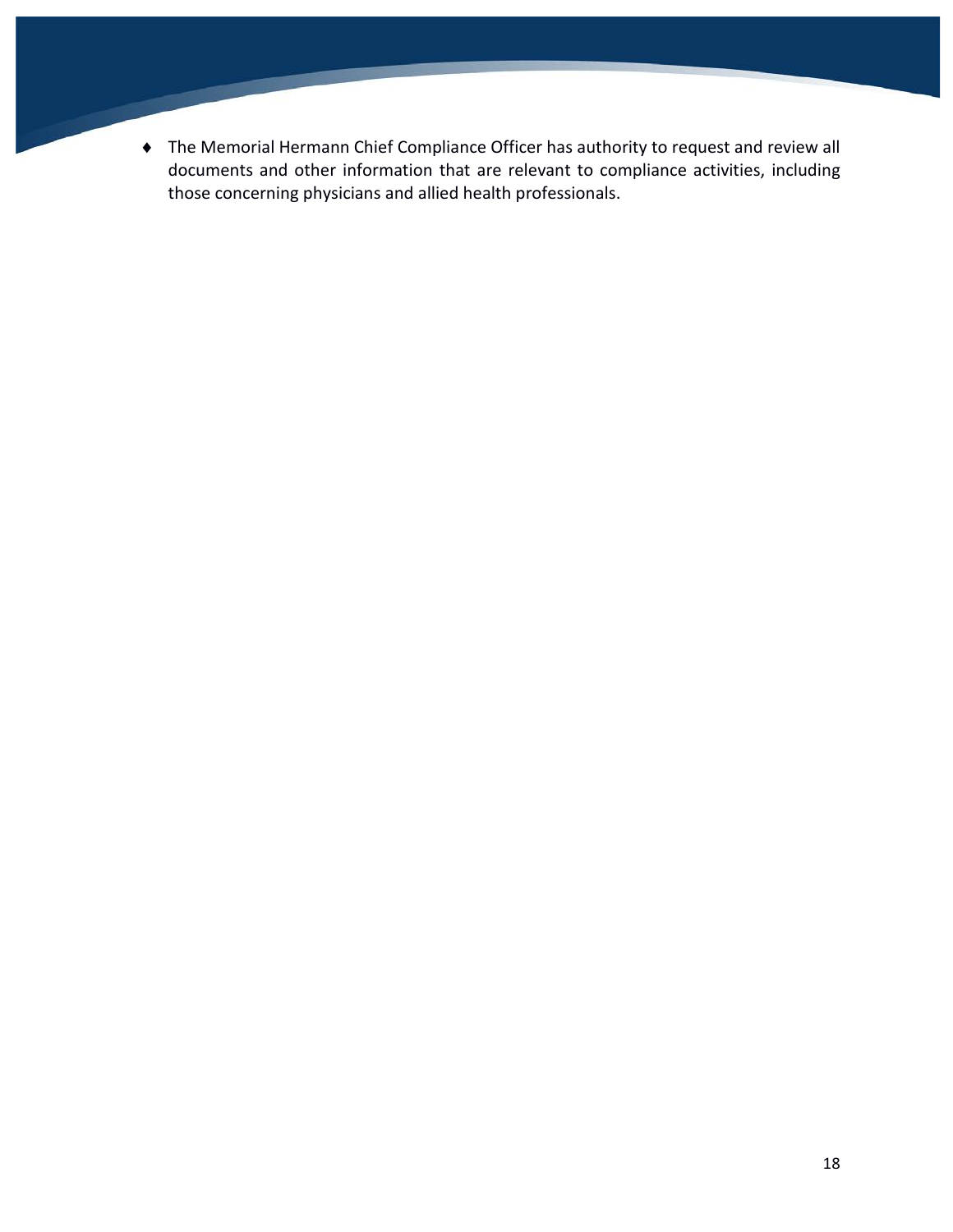#### **VENDORS AND CONTRACTORS**

**STANDARD OF CONDUCT:** Memorial Hermann is committed to providing healthcare services in full compliance with all applicable laws, regulations and guidelines, as well as with its own policies and procedures. Vendors, contractors, consultants, suppliers, agents (including First Tier, Downstream and Related Entities (FDRs)) and other parties conducting business for Memorial Hermann, on behalf of Memorial Hermann or in the Memorial Hermann work environment are expected to abide by the laws and regulations affecting the delivery of healthcare services and Memorial Hermann's ethical and compliance standards.

Memorial Hermann:

- ♦ Will make available the Standards of Conduct to all vendors, contractors, consultants, suppliers and agents with whom Memorial Hermann conducts business.
- ♦ Will promptly and thoroughly investigate alleged misconduct by vendors, contractors, consultants, suppliers and agents performing services for or on behalf of Memorial Hermann.
- ♦ Will routinely screen all vendors doing business with Memorial Hermann against the federal and state Office of Inspector General and the General Services Administration's lists for excluded and ineligible persons.

All vendors and others doing business with Memorial Hermann shall be committed to:

- ♦ Complying with all applicable federal and state laws and regulations, including all applicable state and federal privacy laws (such as HIPAA and the HITECH Act), Centers for Medicare & Medicaid Services (CMS) guidelines, and professional and accrediting standards.
- ♦ Attesting to and acknowledging receipt of the Standards of Conduct and their responsibility to read and comply with the policies and procedures set forth in the Standards of Conduct.
- ♦ Understanding and fully complying with all Memorial Hermann policies(as outlined in the Standards of Conduct) applicable to their activities, the Memorial Hermann work environment, or their presence at Memorial Hermann, such as the Receipt of Gifts and Favors from Vendors Policy.
- ♦ Promptly reporting to Memorial Hermann if they become excluded, debarred or otherwise ineligible to participate in government healthcare programs and ensuring no excluded individuals or legal entities associated with them perform any functions for Memorial Hermann.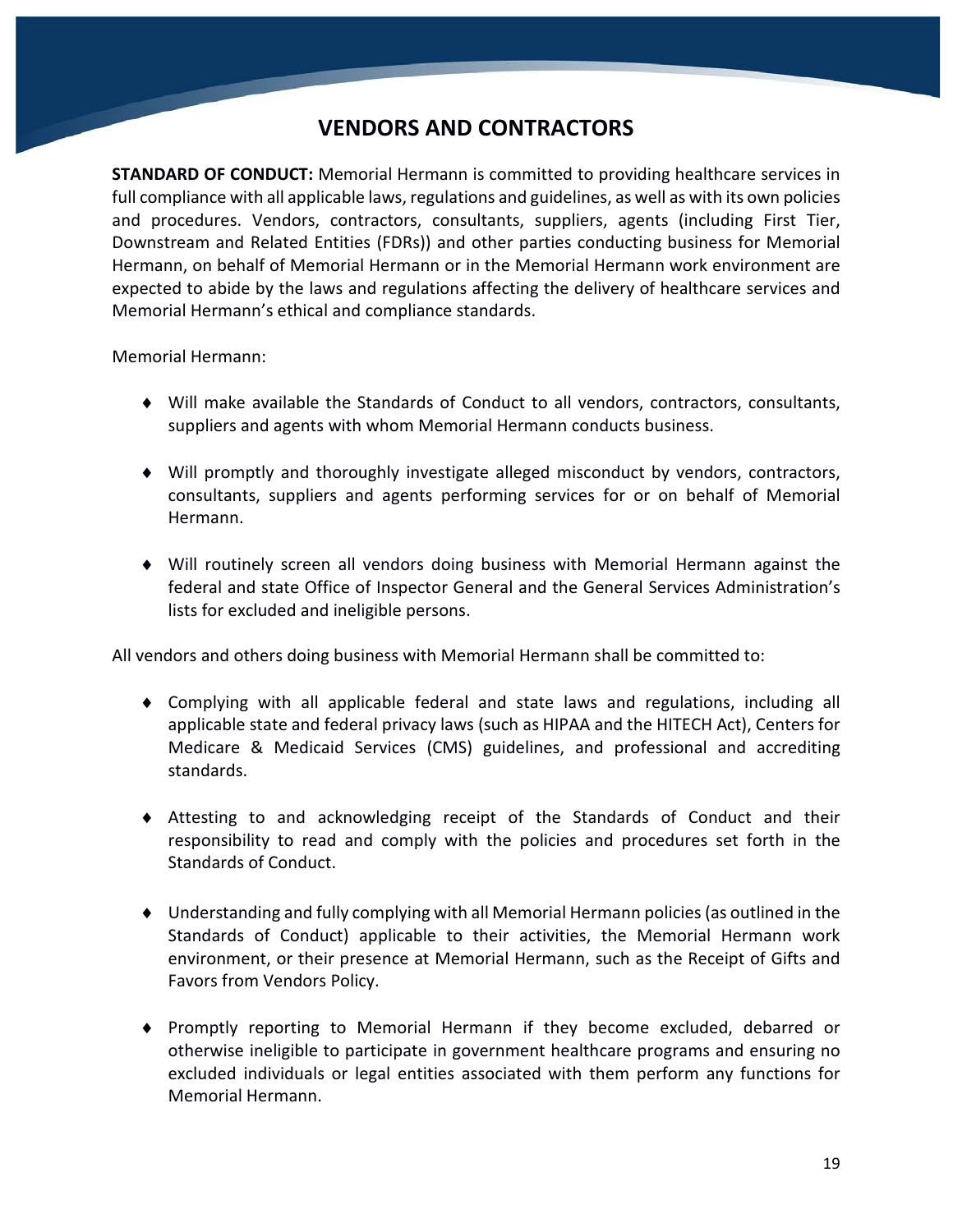- ♦ Competing fairly for Memorial Hermann's business without paying bribes, kickbacks or giving anything of value to secure an improper advantage.
- ♦ Participating in, or developing for their own use, compliance training and educational programs which complement the Standards of Conduct, compliance requirements, and applicable rules and regulations. Further, vendors and others doing business with Memorial Hermann are encouraged to develop compliance programs in accordance with the OIG's Compliance Program Guidance.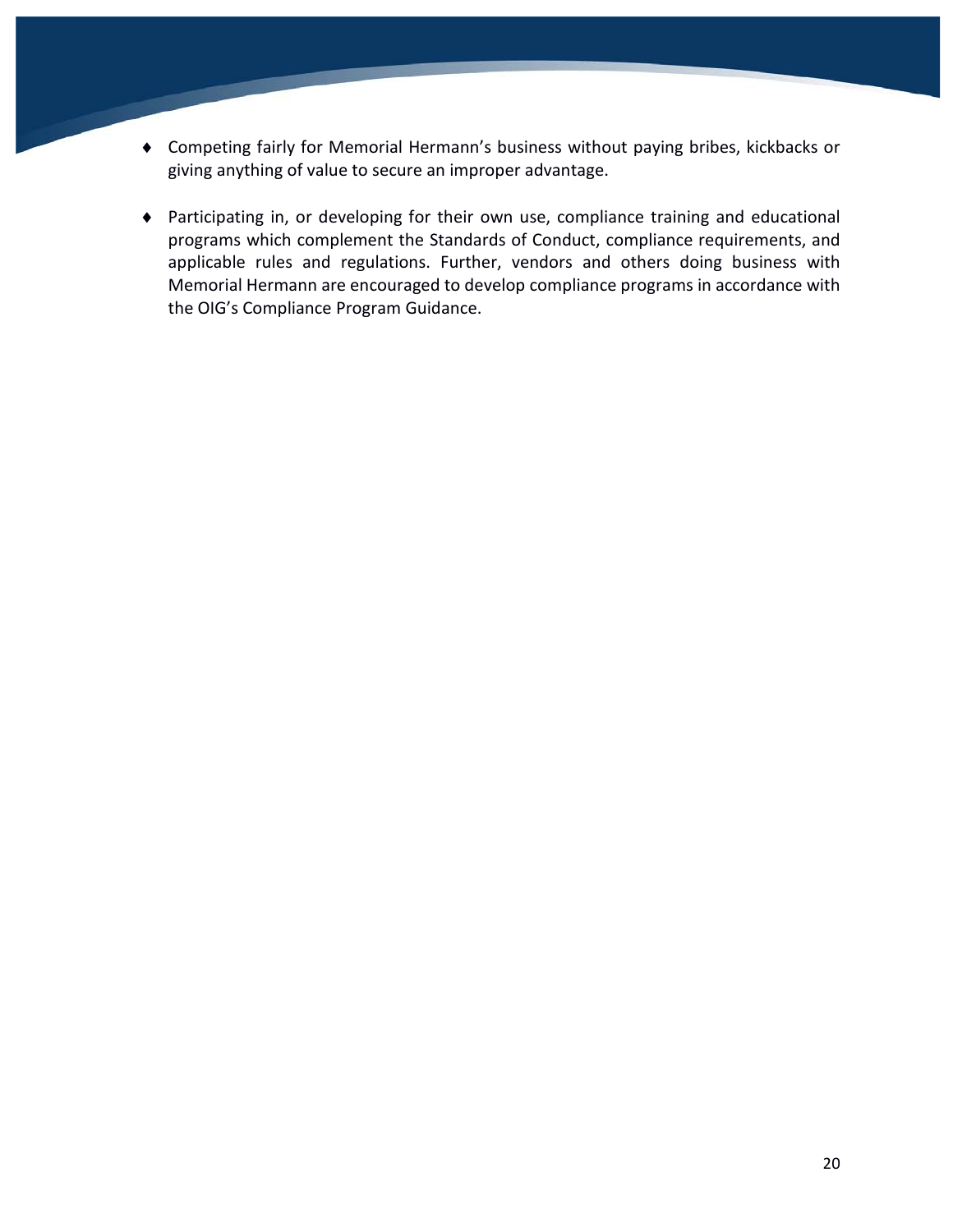### **MEMORIAL HERMANN HEALTH PLAN**

The Memorial Hermann Health Plan is committed to serving our members and communities in an ethical, legal and responsible manner. We will:

- ♦ Make the health plan members we serve and their families our first priority.
- ♦ Provide member care and conduct business in compliance with all applicable laws, regulations and policies.
- ♦ Comply with all requirements of the federal and state Medicare Advantage and commercial health plan laws, and the role of such laws in preventing, detecting, reporting and correcting incidents of fraud, waste and abuse in government healthcare programs.
- ♦ Maintain internal accounting controls to ensure the integrity and reliability of our financial reporting to the Centers for Medicare and Medicaid Services (CMS), the Texas Department of Insurance (TDI) and other regulatory agencies.
- ♦ Not provide, solicit or receive kickbacks, bribes, rebates, gifts, entertainment or anything else of value in order to influence the referral of health plan members.
- ♦ Process all claims in a timely manner in accordance with provider contracts, Centers for Medicare & Medicaid Services (CMS) guidelines and the Texas Department of Insurance (TDI).
- ♦ Respond in a direct, timely and honest manner to all questions and complaints related to a health plan member's bill.
- ♦ Maintain complete and accurate health plan member eligibility enrollment and claim records, and keep all such information confidential.
- ♦ Release health plan member records only in accordance with Memorial Hermann policies.
- ♦ Avoid situations that might create an actual or potential conflict of interest by limiting the offering and acceptance of certain gifts and favors involving our delagtes or First Tier, Downstream and Related Entities (FDRs).
- ♦ Not provide or pay for meals, refreshments, travel, lodging expenses or entertainment for government employees unless pre-approved by regulation or Senior MHHP Management.
- ♦ Carefully review all marketing materials to ensure that statements are factual, well balanced, current and not misleading.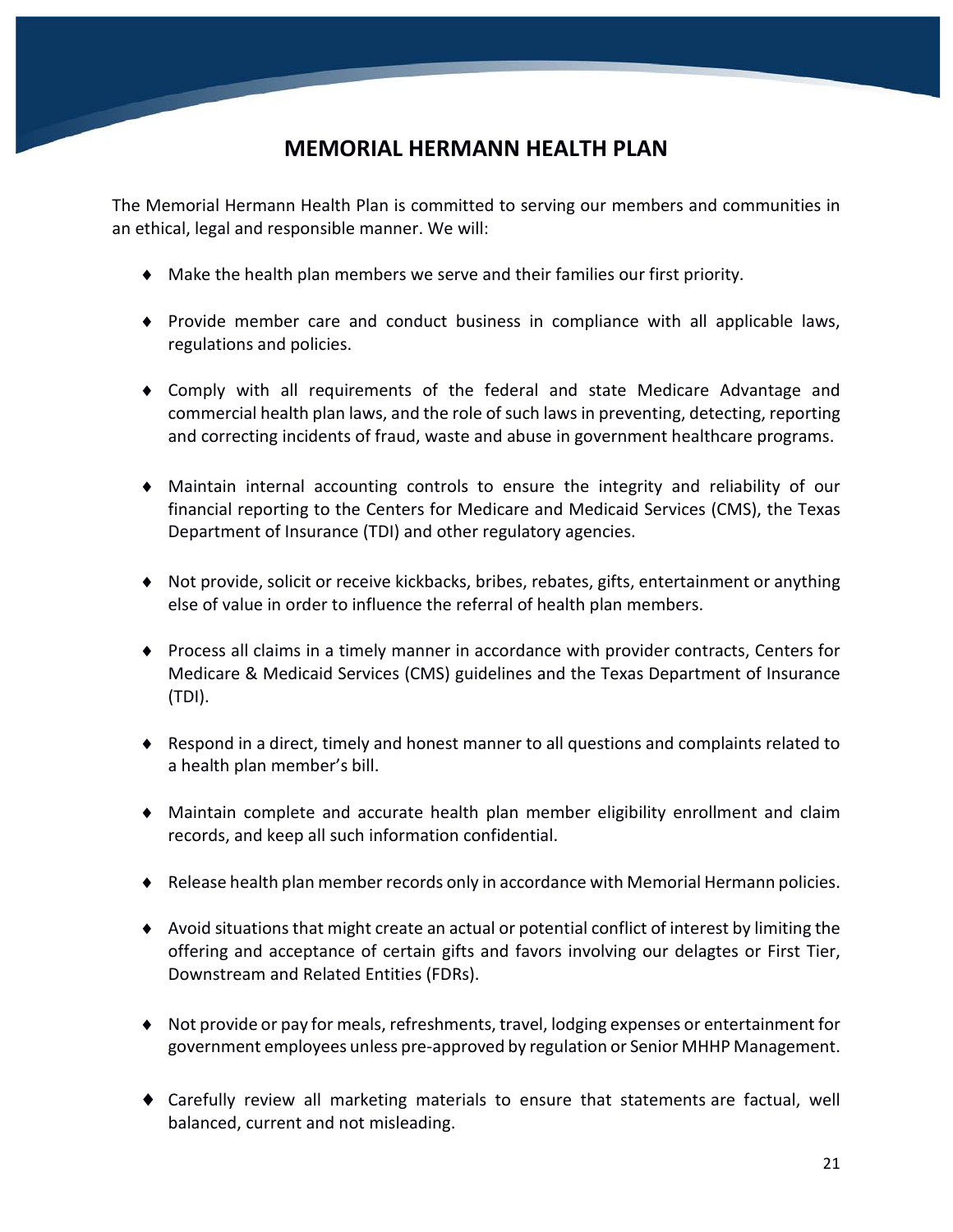- ♦ Maintain an Office of Foreign Assets Control (OFAC) Compliance Program, designed to reasonably prevent Memorial Hermann Health Plan frombeing used by othersto facilitate money laundering and the financing of terrorist activities involving any covered product, and toreport suspicious transactions involving any covered product.
- ♦ Promptly report any potential violation of law, regulation or policy to a supervisor or another member of management, the Memorial Hermann Compliance Helpline at 713- 338-4140 or 1-877-448-4140, the Memorial Hermann Health System Chief Compliance Officer (Rob McStay at 713-338-4113), or the Vice President of Compliance for the Health Plan (Bob Clark at (713) 338-6429).

All Medicare First Tier, Downstream and Related Entities (FDRs) doing business with Memorial Hermann shall be committed to:

- ♦ Ethically handling conflicts of interest when conflicts or the appearance of conflicts are unavoidable, including full disclosure to Memorial Hermann regarding any transaction or relationship that could reasonably be expected to give rise to a conflict.
- ♦ Notifying Memorial Hermann of any employee or contractor disciplinary actions taken as a result of a material compliance infraction.
- ♦ Providing the Memorial Hermann Health Plan (MHHP) with a copy of any disciplinary actions taken against a health plan FDR.
- ♦ Keeping financial books and records in accordance with all applicable legal, regulatory and fiscal requirements and accepted accounting practices.
- ♦ Processing all claims in a timely manner in accordance with Centers for Medicare & Medicaid Services (CMS) guidelines and the Texas Department of Insurance (TDI).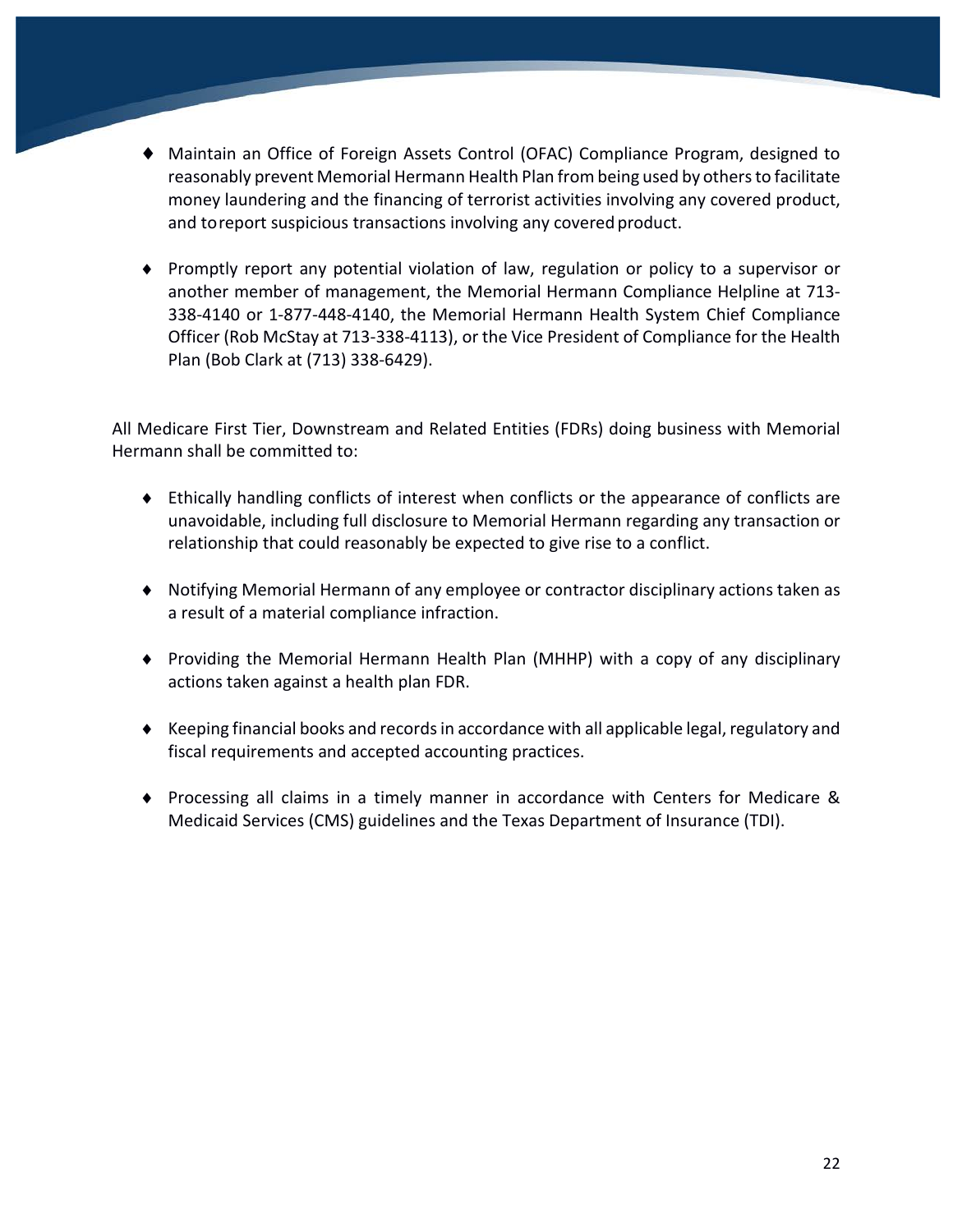#### **WHEN IN DOUBT**

If you are unsure whether an activity or situation is unethical or illegal, pursue it until you are confident it is resolved, or the right person in your organization knows the facts and can take action. A delay on your part could have serious consequences for you, others and Memorial Hermann.

The following words and phrases should be a warning sign to you that a problem may exist:

"Well, maybe just this once."

"Everyone does it."

"No one will ever know."

"Shred that document -- no problem."

"No one will get hurt."

If you encounter any of these warning signs or are unsure whether an activity or situation is unethical or illegal, the following questions can help you determine if further action is required:

"Does it potentially break a law, regulation, policy or Standard of Conduct?"

"How will I feel about myself afterwards?"

"What would my family, friends, our physicians or patients think?"

"How would it look if it were in the newspaper tomorrow?"

"Is it fair and honest?"

If you are not comfortable with any of your answers to the above questions, or if you are still not sure whether an activity is wrong, contact your supervisor or call the Memorial Hermann Compliance Helpline. The four-step communication and reporting process outlined in the next section is a helpful guide.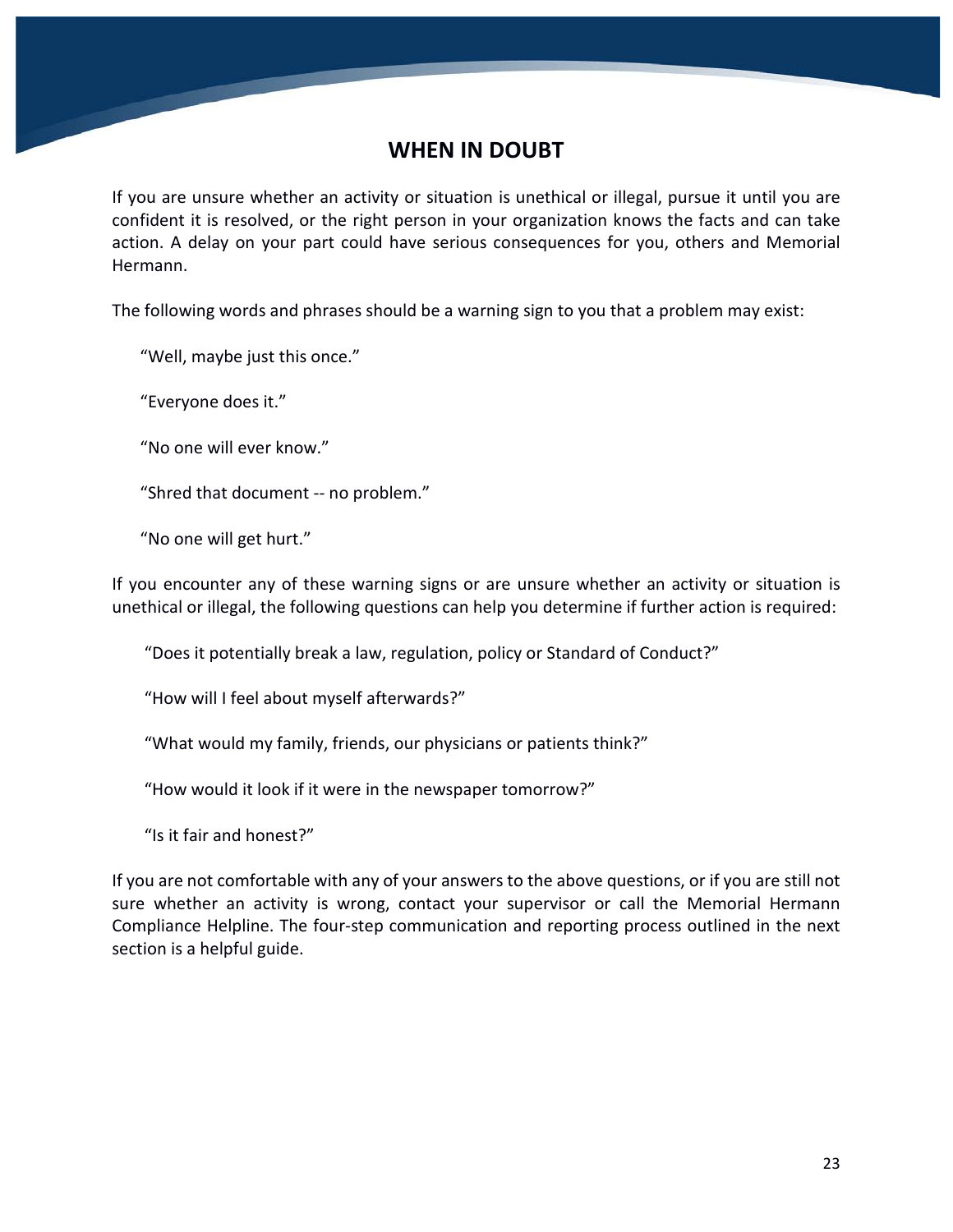# **OPEN COMMUNICATION AND REPORTING PROCESS**

Memorial Hermann is committed to creating an open environment for communicating and addressing compliance related questions and concerns. A clear process for reporting potential compliance violations is also an important part of the Memorial Hermann Corporate Compliance Program.

Employees have a responsibility to immediately report compliance concerns or misconduct, including actual or potential violations of laws, regulations, policies, procedures or the Standards of Conduct.

If you have a question or concern about an activity being unethical, illegal or wrong, or suspect a violation, use the following process to get answers and report concerns. Throughout this process, your identity will be kept as confidential as possible.

1. Talk to your supervisor first as he or she should be familiar with the laws, regulations and policies that relate to your work.

If your question or concern involves a human resources related matter, please contact the Memorial Hermann HR Shared Services Employee Hotline at (713) 456-6447.

- 2. If you are not comfortable contacting your supervisor, or if you don't receive a satisfactory response, talk to another member of your management team.
- 3. If for any reason you feel you cannot follow the previous steps, or if you want to remain anonymous, you may call the Memorial Hermann Compliance Helpline.

**Memorial Hermann Compliance Helpline** 713-338-4140 or 1-877-448-4140 (Language translation is available)

4. You may also choose to report your concern to the Chief Compliance Officer.

#### Chief Compliance Officer, Rob McStay: 713-338-4113

Patients, medical staff, vendors, contractors, suppliers, consultants, agents and health plan members are also encouraged to report potential compliance concerns to Memorial Hermann.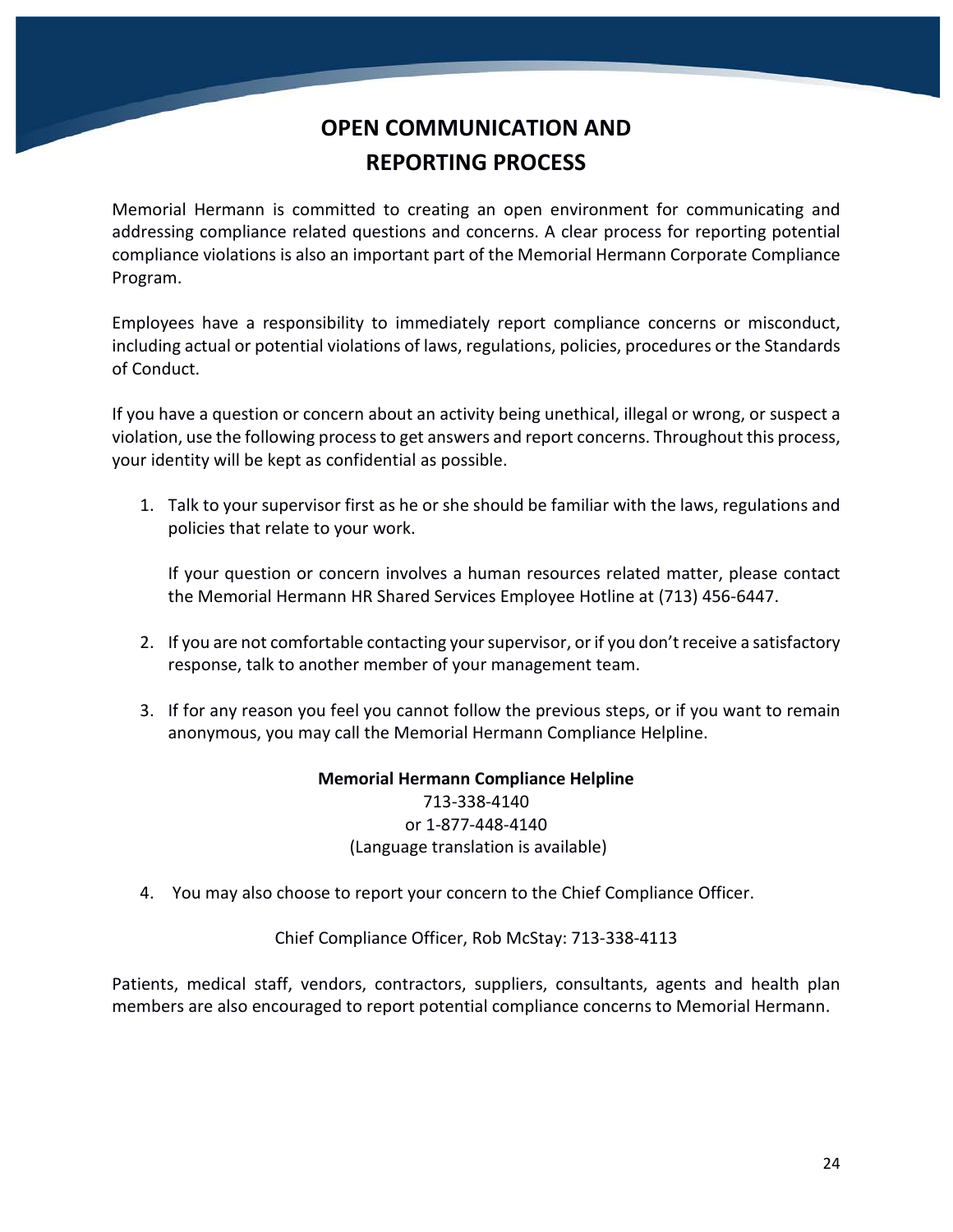#### **COMPLIANCE HELPLINE**

We recognize that there are times when questions or problems cannot be addressed through the normal communication and reporting process. When this happens, you should use the Compliance Helpline. The Compliance Helpline is:

- ♦ Accessible 24 hours a day 7 days a week.
- ♦ Available to all employees, independent contractors, vendors, allied health professionals, medical staff members, patients and any other parties who wish to report a concern.
- ♦ Capable of accommodating multiple languages.
- ♦ Administered by a third-party vendor to ensure caller confidentiality and to protect the identity of callers who wish to remain anonymous.

The Helpline may be reached at **1-877-448-4140** or **713-338-4140**.

Calls to the Helpline will remain anonymous, unless you choose to identify yourself. If you do provide your name or other identifying information, your identity will be protected to the fullest extent practical or allowed by law.

Reports made to the Helpline will be reviewed by the Memorial Hermann Chief Compliance Officer and addressed in an appropriate and timely manner in accordance with Memorial Hermann policies and procedures. Memorial Hermann will take appropriate action upon receipt of information of possible wrongdoing.